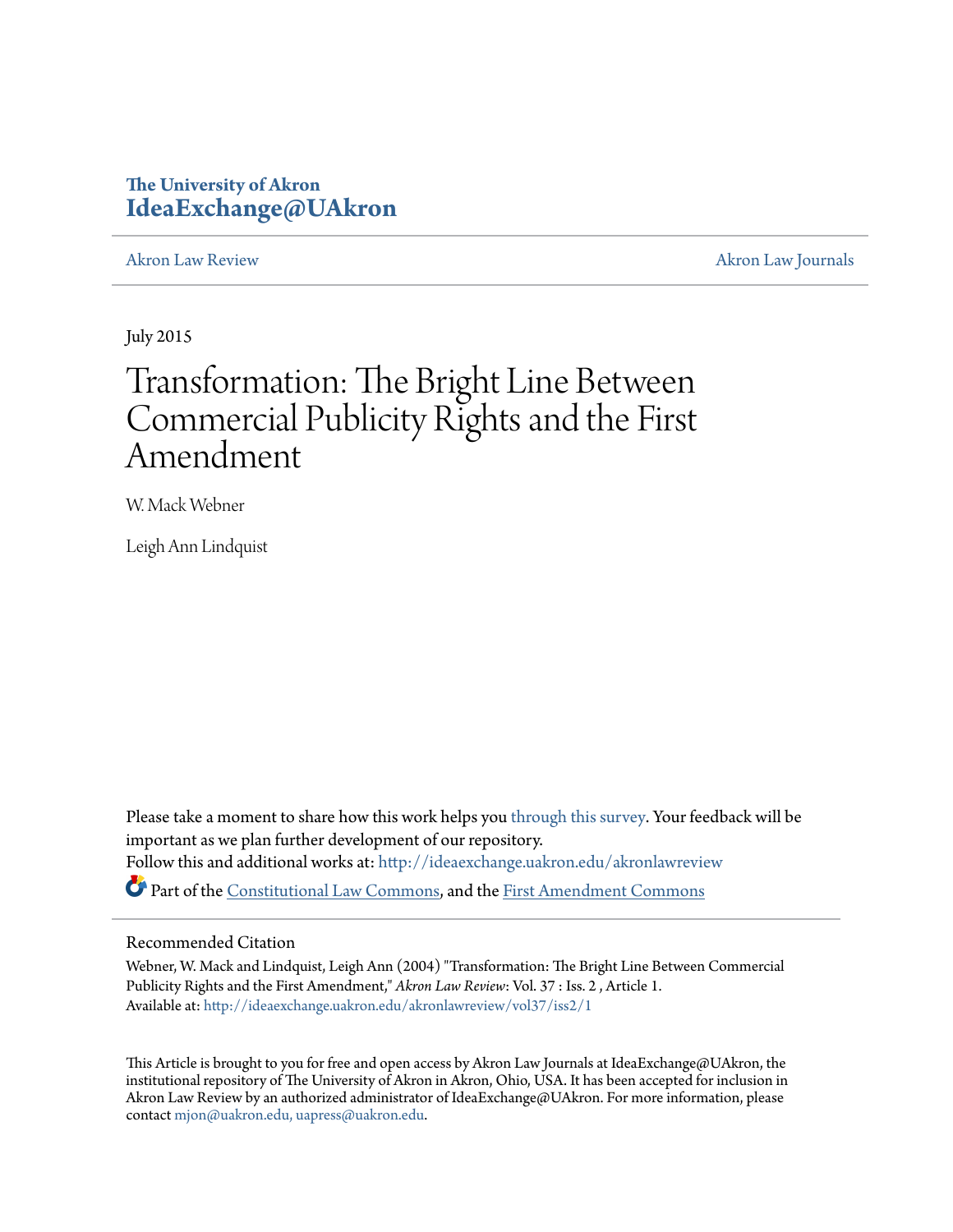1

## **TRANSFORMATION: THE BRIGHT LINE BETWEEN COMMERCIAL PUBLICITY RIGHTS AND THE FIRST AMENDMENT**

*W. Mack Webner & Leigh Ann Lindquist* <sup>∗</sup>

#### I. INTRODUCTION

The Right of Publicity provides to each and every person the right to use his or her *persona* for his or her benefit and provides a cause of action to stop the unauthorized use of that *persona* for commercial purposes.

This right is one of the many provided by the laws of unfair competition. Infringement of this right has become a frequently pleaded count made by attorneys who are trying to protect their clients from the unauthorized use of the client's *persona* for commercial purposes. While the genesis of the right has been commonly thought to be a splintering from the Right to Privacy, which in turn owes its birth to an article in a Harvard Law Journal in  $1890<sup>1</sup>$ , it may be more accurate to say that it has long been a common law right and has a common origin in trademark law as a commercial fraud.

Originally, the Right of Publicity was thought to protect only the unauthorized use of a person's name, likeness and  $image<sup>2</sup>$  Now, however, it is generally understood to encompass any *personal* attribute that identifies a particular person. For ease of discussion, that identity is referred to as the individual's *persona*. The identifying attribute may be

<sup>∗</sup> © 2002 W. Mack Webner. Mr. Webner is a partner in the intellectual property law firm of Sughrue Mion, PLLC in Washington, D.C. He litigates all types of intellectual property cases and has litigated several right of publicity cases. Leigh Ann Lindquist is an associate in the intellectual property law firm of Sughrue Mion, PLLC. This paper was originally presented at the 2002 Sughrue Symposium at the University of Akron.

 <sup>1. 4</sup> J. THOMAS MCCARTHY, MCCARTHY ON TRADEMARKS AND UNFAIR COMPETITION § 28:3 (4th ed. 2003).

<sup>2</sup>*. See* Haelen Labs., Inc. v. Topps Chewing Gum, Inc., 202 F.2d 866 (2d Cir. 1953).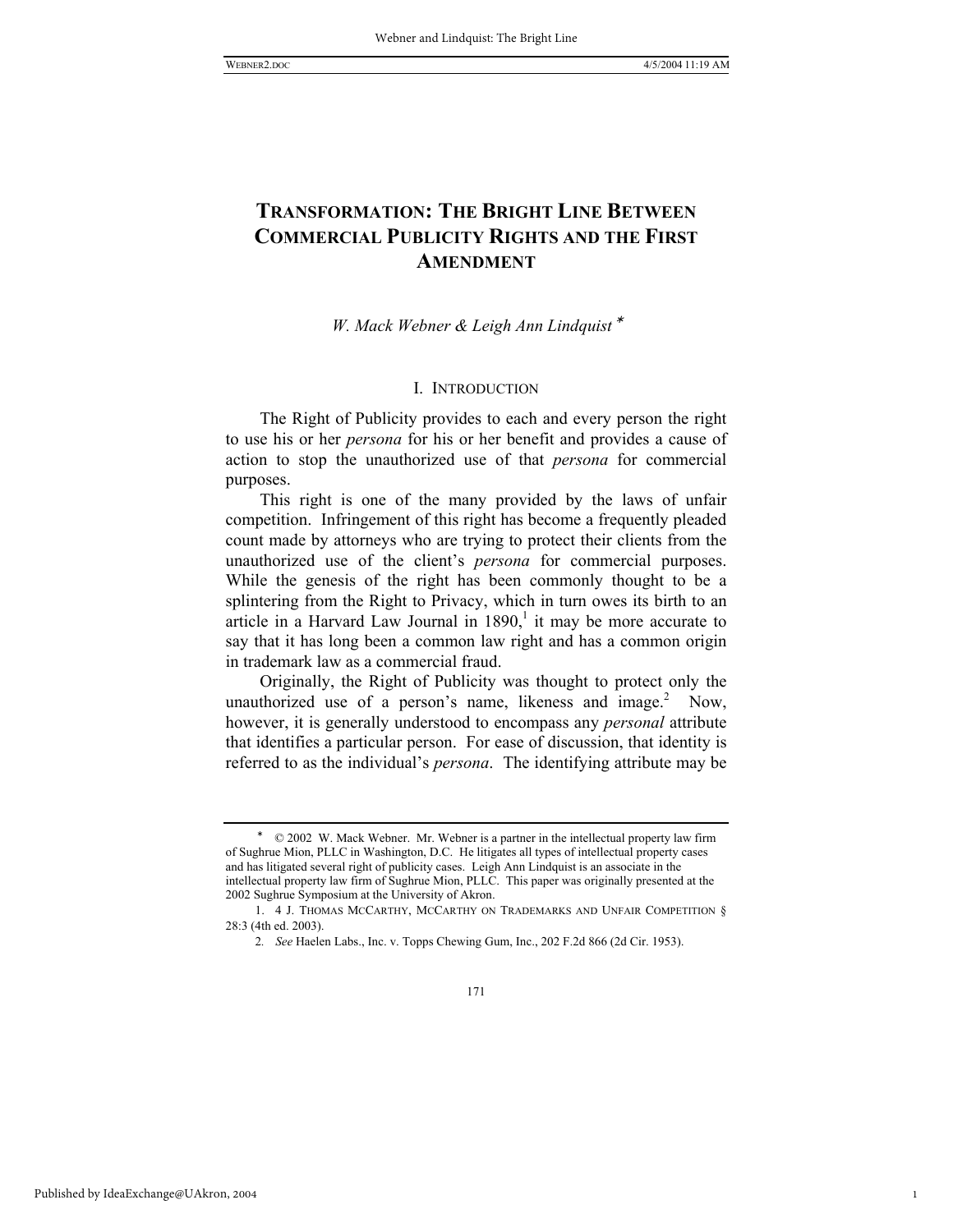the individual's name, likeness, image, voice, $3$  unique property identified with a person,<sup>4</sup> or recognizable attire and "look," unique to a person and by which he or she is known.<sup>5</sup>

The use of the Right of Publicity as a separate count in a complaint has become sufficiently common that it can now be said that it has come of age. Of course, there are still those who refuse to accept that the right grew in an appropriate fashion, and consider it to be like Topsy, arriving without any identifiable parentage. Whatever its origin, the reality is that it is here and that, in the last ten years, it has been separately pled and discussed in at least seventy-five different reported federal court cases.<sup>6</sup>

It is clearly the majority view that the unauthorized use of a *persona* gives rise to a cause of action that may be pleaded in addition to the usual unfair competition causes of action of trademark infringement, unfair competition, copyright infringement, and false advertising. The Right of Publicity has a family resemblance to all of those causes of action, but it is, in fact, independent of them, and provides a separate means of recovery in addition to those more commonly utilized counts.

The modern use of the Right of Publicity cause of action can be traced to the Supreme Court decision in *Zacchini v. Scripps-Howard Broadcasting Co.*,<sup>7</sup> a case that arose out of the state of Ohio. Ohio and the Sixth Circuit have provided some of the more interesting cases dealing with the Right of Publicity; yet one does not automatically think of the middle of America as being a hot bed of celebrities where publicity rights would be frequently litigated. While Detroit, in the northernmost state in the circuit, has Motown music, and Nashville, in the southernmost state, provides country music and both have numerous celebrities, the cases considered by the Sixth Circuit have not involved the music celebrities of either of those cities. Rather, Elvis from Memphis,<sup>8</sup> portable toilets from Michigan,<sup>9</sup> toys from Kentucky,<sup>10</sup> sports

<sup>3</sup>*. See, e.g.*, Waits v. Frito-Lay, Inc., 978 F.2d 1093 (9th Cir. 1992) (unique singing voice and style); Midler v. Ford Motor Co., 849 F.2d 460 (9th Cir. 1988).

 <sup>4.</sup> Motschenbacher v. R. J. Reynolds Tobacco Co., 498 F.2d 821 (9th Cir. 1974) (racing car).

 <sup>5.</sup> White v. Samsung Elecs. Am., Inc., 971 F.2d 1395 (9th Cir. 1992), *reh'g denied*, 989 F.2d 1512 (9th Cir. 1993) (involving the well-recognized dress and appearance of Vanna White, the letter-turner on the television game show Wheel of Fortune). Also consider the bowler hat, floppy shoes and cane of Charlie Chaplin's character "The Tramp."

 <sup>6.</sup> This number is based on a review of cases through Westlaw using the description "Right of Publicity."

 <sup>7.</sup> Zacchini v. Scripps-Howard Broad. Co., 433 U.S. 562 (1977).

 <sup>8.</sup> Memphis Dev. Found. v. Factors Etc., Inc., 616 F.2d 956 (6th Cir. 1980).

 <sup>9.</sup> Carson v. Here's Johnny Portable Toilets, Inc., 698 F.2d 831 (6th Cir. 1983).

 <sup>10.</sup> Landham v. Lewis Galoob Toys, Inc., 227 F.3d 619 (6th Cir. 2000).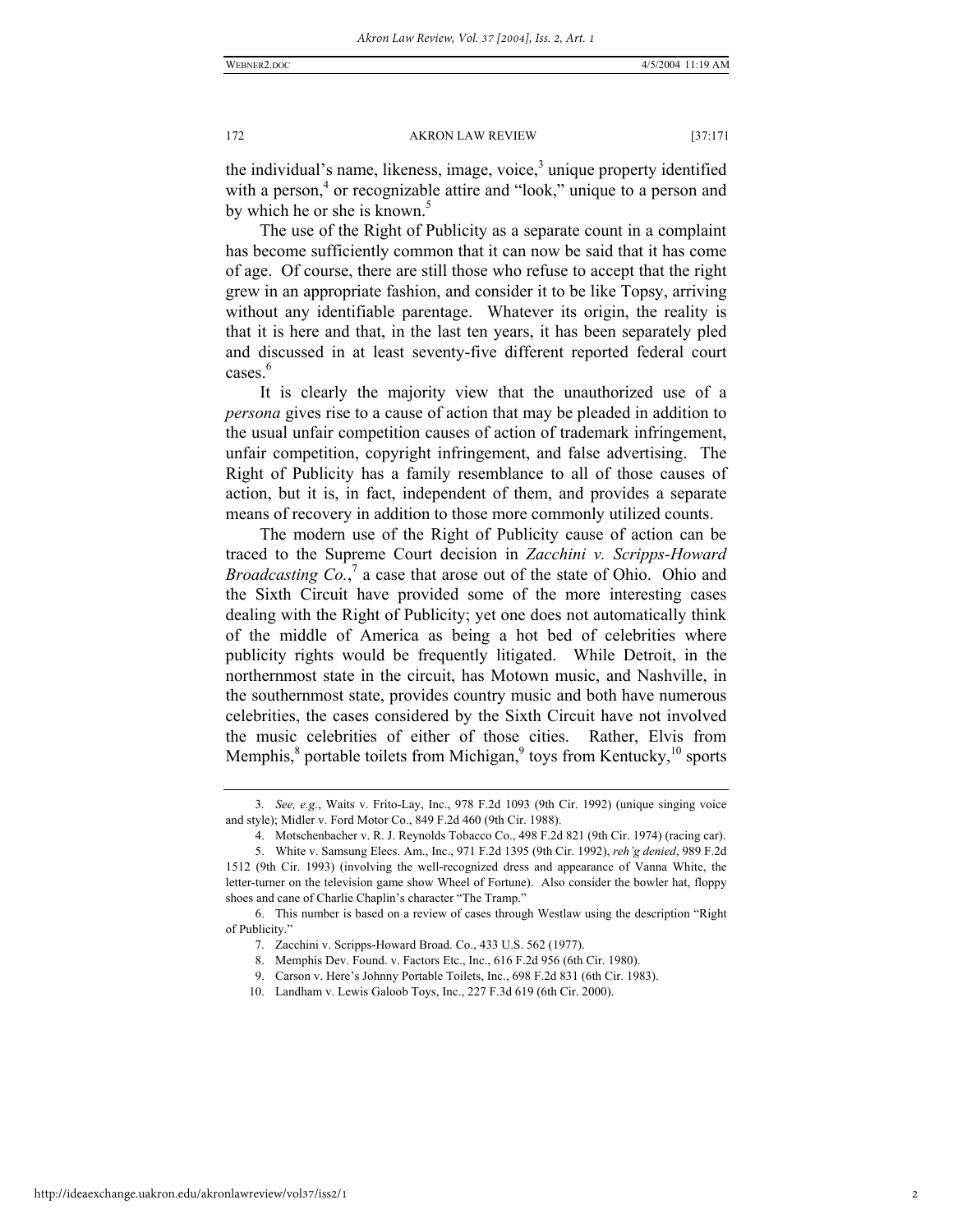WEBNER2.DOC 4/5/2004 11:19 AM

2004] THE BRIGHT LINE 173

management in Cleveland,<sup>11</sup> Rosa Parks in Michigan,<sup>12</sup> and of course the Zacchini cannonball act provide interesting points of development of the right.

#### II. RIGHT OF PUBLICITY: RECOGNIZED BUT NOT UNIFORM

Unfortunately, the Right of Publicity has not attained uniform national recognition. Application of the law depends on each state's interpretation of the right: some agree that it is a common law right that has always existed; others cling to the view that it is a branch of the privacy right and is only a creature of statute; and still others have yet to opine on it at all.<sup>13</sup> Moreover, the right seems to cause visceral reactions from judges who decide the issue. A few years ago, the International Trademark Association (INTA) unsuccessfully attempted to create a model definition for the Right of Publicity. The plan never fully developed because of differing views among INTA members. Today, we remain without any uniform law or federal legislation.

Early efforts to get states in which the rich and famous reside, and whose *personas* are most attractive to marketers, to recognize the right were two pronged. Cases were filed in state courts urging the recognition of a common law right, and legislative efforts were undertaken to have the right codified. The result was mixed. Some states recognize the right as an advertising right; some have a term limit for the right while others do not; some recognize that the right is descendible; others hold that it is a personal right that terminates upon the person's death.<sup>14</sup> The result of these differences is that the very corporations that prefer that there not be a uniform act or federal law are left to deal with the vagaries of each state.

#### III. TODAY**'**S HOT ISSUES FOR THE RIGHT OF PUBLICITY

Although there are perhaps a number of issues which could be considered "hot" in the field of the Right of Publicity, the discussion here is limited to two issues which seem to raise the most angst. First is the descendability of the right: once the celebrity dies, are the

 <sup>11.</sup> ETW Corp. v. Jireh Publ'g, Inc., 99 F. Supp. 2d 829 (N.D. Ohio 2000), *aff'd*, 332 F.3d 915 (6th Cir. 2003).

 <sup>12.</sup> Parks v. LaFace Records, 76 F. Supp. 2d 775 (E.D. Mich. 1999), *rev'd*, 329 F.3d 437 (6th Cir. 2003).

 <sup>13. 4</sup> MCCARTHY, *supra* note 1, § 28:45, at 28-71.

<sup>14</sup>*. Id*. at 28-71; *see, e.g.*, the statutes of Virginia, Nevada, Tennessee, California, and New York.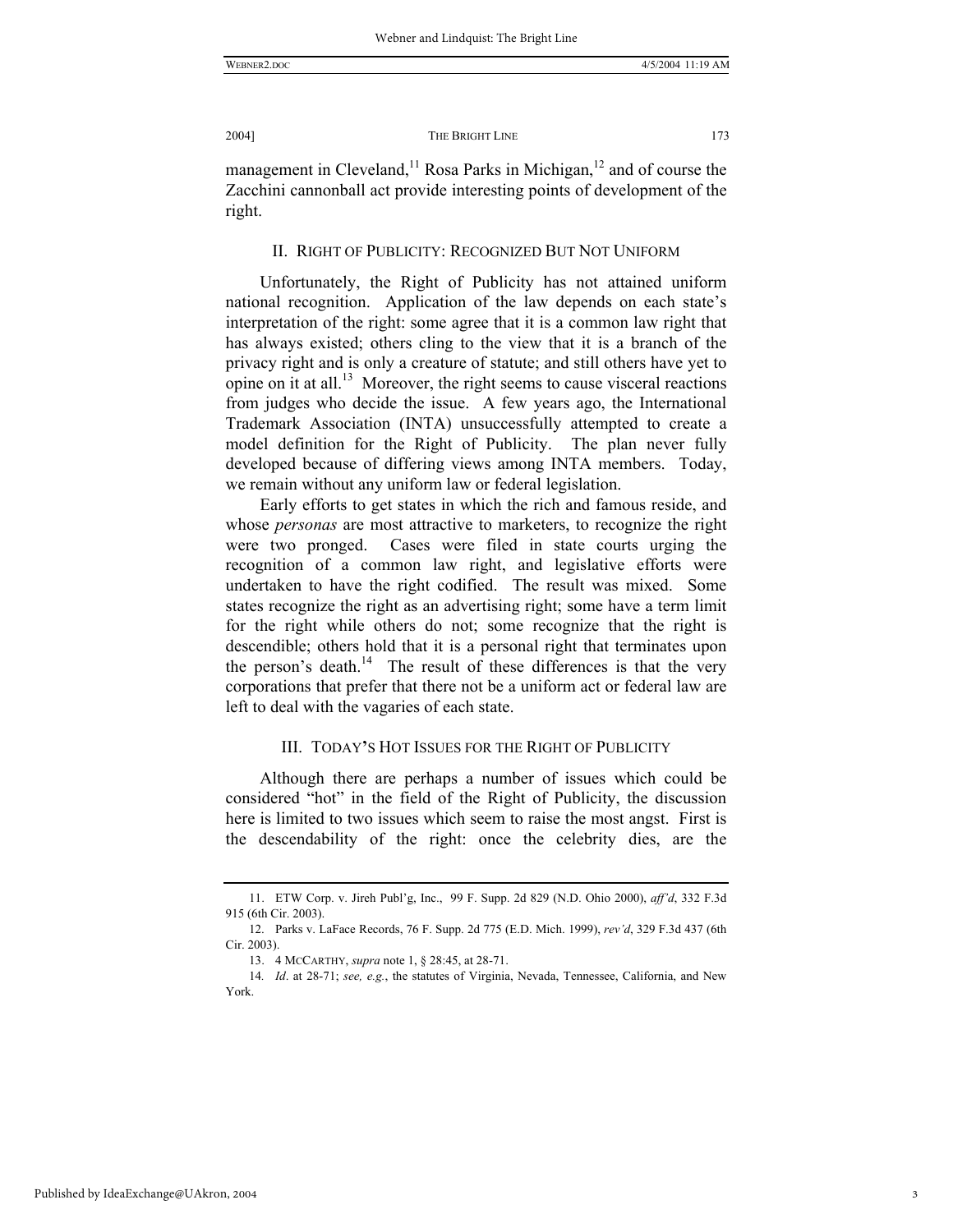heirs/estate able to exclusively exploit that right? Second is the protection the First Amendment affords as a defense to an allegation of the Right of Publicity. Both issues continue to generate discussion: when, if ever, does the right cease and where does protection of the Right of Publicity end and the First Amendment begin?

#### *A. Should the Right Descend?*

While the Right of Publicity is a right that we all have, it is clear that most of us will not have reason to exercise the right. The states that we think of as having the most "celebrities" have a fairly well established jurisprudence outlining the applicability of the right to living individuals.<sup>15</sup> There are not a significant number of open questions in those states, notwithstanding that their laws are not uniform.

#### 1. State Decisions and Codifications

However, there is an issue as to when the right terminates. Those states that have codified the right have all legislated a term-limit to the right. In New York, the right dies with the individual.<sup>16</sup> In Indiana and Nevada, the publicity right lasts for 100 years after death. In California, the right lasts for fifty years after death and, in Tennessee, the right terminates only upon its abandonment. The differences have occurred as a result of lobbying by various interest groups. Those lobbying efforts in New York and Tennessee are particularly interesting. It is also important to remember that the law of the state where the deceased is domiciled at the time of his/her death is the law that applies.

#### a. The Law in New York

In New York, the law is considered a part of the law of privacy of the state. The statute was enacted after the landmark case of *Roberson v. Rochester Folding Box Co.*17 There, a miller used a young woman's image to sell his flour.<sup>18</sup> The young woman sued and alleged an invasion of her privacy right.<sup>19</sup> The claim was founded on the privacy theory expounded in the 1890 Samuel D. Warren and Louis D. Brandeis

 <sup>15.</sup> California, New York, Neveda and Tennessee. The selection is not scientific, merely antecdotal as a result of their entertainment centers in Hollywood, New York City, Las Vegas, Nashville and Memphis.

 <sup>16. 4</sup> MCCARTHY*, supra* note 1, § 28:45, at 28-72.

 <sup>17.</sup> Roberson v. Rochester Folding Box Co., 64 N.E. 442 (N.Y. 1902).

<sup>18</sup>*. Id.*

<sup>19</sup>*. Id.*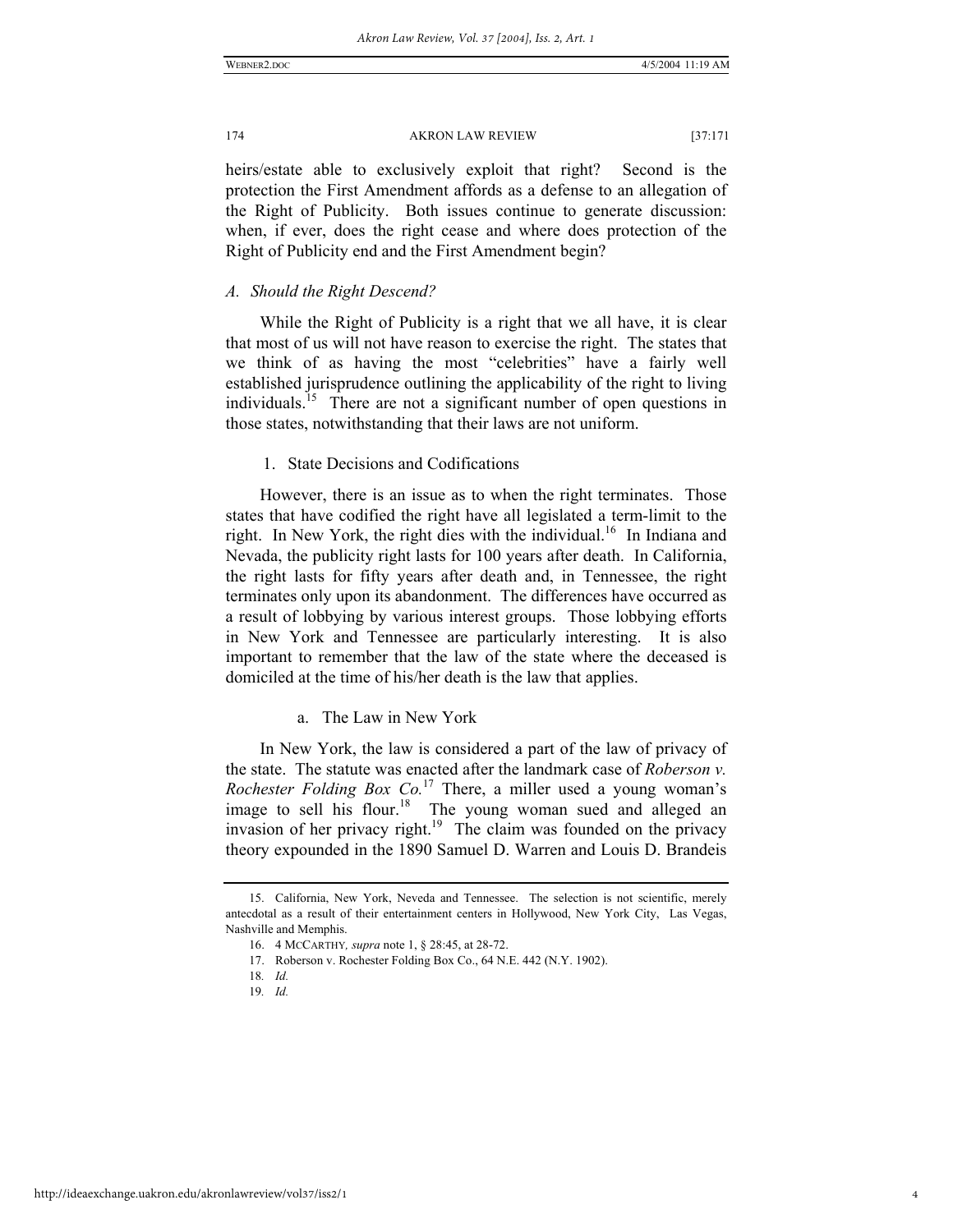Harvard Law Journal article, *Right To Privacy*, 20 in which they argued that a right of privacy existed at common law and that every one had the right to be let alone. The New York court held that there was no common law right of privacy in New York and denied any recovery to the woman. $21$ 

The *Roberson* decision caused a public outcry and, the year following the decision, the New York legislature passed a law to correct the injustice done to the young woman. The newly enacted legislation provided a cause of action for using a name or photograph of a living person for advertising purposes without authorization of the person.<sup>22</sup>

In the early 1980's, following decisions of the United States District Courts in New York and the Second Circuit Court of Appeals, there were hearings to amend the New York statute. Lobbying on behalf of advertising, publicity, press and entertainment interests successfully prevented any changes to extend protection to the deceased and to broaden the law to cover attributes other than names and photographs. Thus, to date, the law of New York remains as it was when the statute was enacted in 1903.

#### b. The Law in Tennessee

In Tennessee, the Right of Publicity legislation was enacted as a result of a series of cases primarily involving Elvis Presley.<sup>23</sup> In the first of these cases, *Factors Etc., Inc. v. Pro Arts, Inc.*, the Second Circuit determined that, under New York law, the Right of Publicity could survive a celebrity's death if the right had been exploited during the celebrity's life.<sup>24</sup> The court upheld the lower court's grant of a preliminary injunction.<sup>25</sup>

The Second Circuit had an opportunity to reconsider the descendability of the Right of Publicity two years later in a second

 <sup>20.</sup> Samuel D. Warren & Louis D. Brandeis, *The Right to Privacy*, 4 HARV. L. REV. 193 (1890).

<sup>21</sup>*. Roberson*, 64 N.E. at 442.

 <sup>22.</sup> N.Y. CIV. RIGHTS LAW §§ 50-51 (2003).

 <sup>23.</sup> Factors Etc., Inc. v. Pro Arts, Inc., 579 F.2d 215 (2d Cir. 1978) [hereinafter *Factors I*]; Factors Etc., Inc. v. Pro Arts, Inc., 652 F.2d 278 (2d Cir. 1981) [hereinafter *Factors II*]; Memphis Dev. Found. v. Factors Etc., Inc., 616 F.2d 956, 956 (6th Cir. 1980).

<sup>24</sup>*. Factors I*, 579 F.2d at 222, *overruled by* Stephano v. News Group Publ'ns, Inc., 64 N.Y.2d 174 (N.Y. 1984). In *Stephano*, the highest court for the state of New York held that there was no common law Right of Publicity; the Right of Publicity was found in the 1903 statute. *Id.* at 183.

<sup>25</sup>*. Factors I*, 579 F.2d at 222.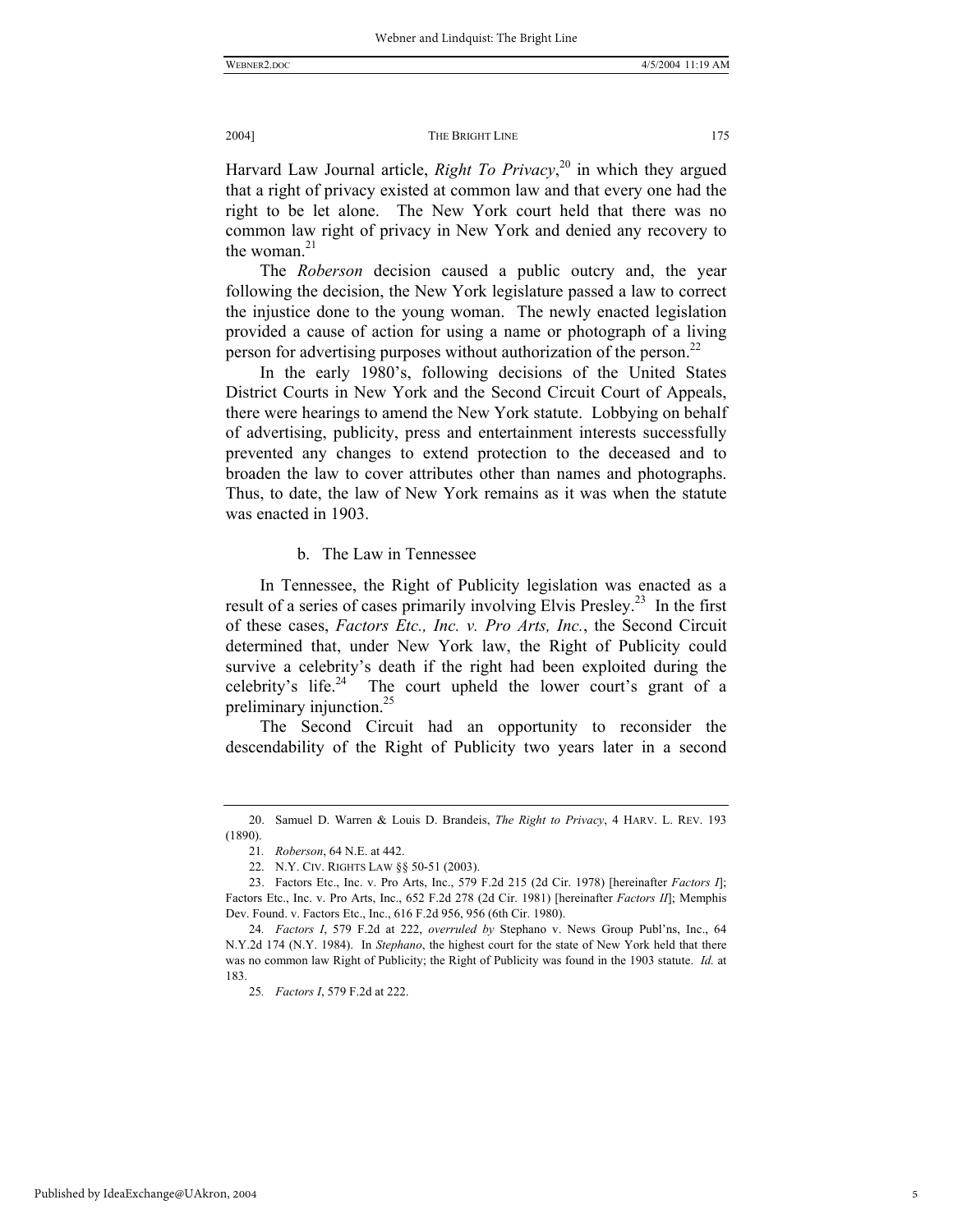appeal of the same case. $26$  This time, the court reviewed the lower court's issuance of a permanent injunction.

In its second review of the case, the Second Circuit addressed the choice of law issue: which state's law applied in determining whether or not the Right of Publicity descended, New York or Tennessee?<sup>27</sup> When the case first came to the court, neither party raised the conflict of law issue, and the court summarily decided that the law of New York applied as that was where the "wrong" had occurred.28 At this second bite of the apple, the parties raised the choice of law issue as the Sixth Circuit, in a different Elvis Presley case, *Memphis Development Foundation v.*  Factors, Etc.,<sup>29</sup> had recently considered whether or not Tennessee common law provided for a descendible Right of Publicity.

After considering the choice of law issue, the Second Circuit held that Tennessee law applied as opposed to New York law.<sup>30</sup> Moreover, because Tennessee had no statute dealing with the Right of Publicity and because its courts had not ruled on the issue, the federal court of appeals in New York declared that it should rule as if it were a court sitting in Tennessee. $31$  Although there were no decisions out of Tennessee's state courts, the United States District Court in Memphis had recently decided the issue favorably for the Elvis Presley interests.<sup>32</sup> That district court held that the Tennessee courts would find a descendible common law Right of Publicity and so enforced the Elvis Presley publicity rights against the seller of Elvis statues.<sup>33</sup> This would have ended the matter, except the Sixth Circuit reversed that district court's decision and said that Tennessee would not find a common law Right of Publicity.<sup>34</sup>

The Sixth Circuit expressed a panoply of concerns. It said that if the Right of Publicity survived the individual's death, i.e., was an inheritable right, "[a] whole set of practical problems of judicial linedrawing" would occur.<sup>35</sup> "How long would the 'property' interest last? In perpetuity? For a term of years? Is the right of publicity taxable? At what point does the right collide with the right of free expression

35*. Id.* at 959.

<sup>26</sup>*. Factors II*, 652 F.2d at 278.

<sup>27</sup>*. Id.* at 280.

<sup>28</sup>*. Id.*

<sup>29</sup>*. Memphis Dev.*, 616 F.2d 956.

<sup>30</sup>*. Factors II*, 652 F.2d at 281.

<sup>31</sup>*. Id.* at 283.

<sup>32</sup>*. Id.*

<sup>33</sup>*. Id*. at 280. The statues were miniatures of a statue that was being sculpted to stand on Beale Street in Memphis in honor of Presley. *Id.* Selling the statues was a means of raising the funds to pay for the full sized statue. *Id.*

<sup>34</sup>*. Memphis Dev.*, 616 F.2d at 956.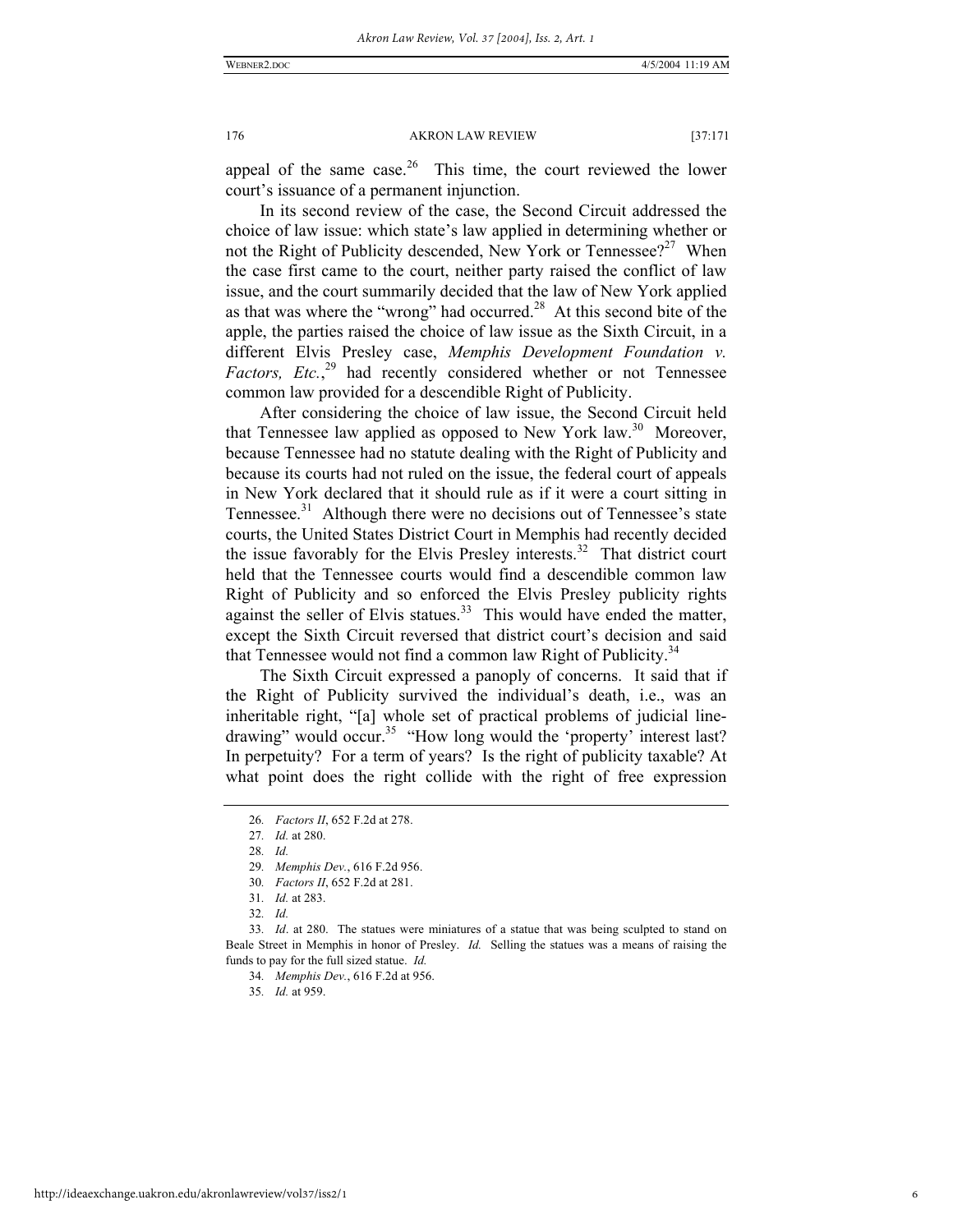guaranteed by the [F]irst [A]mendment?"<sup>36</sup>

In any event, the Second Circuit, over a vigorous dissent by Judge Mansfield, decided that it should follow the Sixth Circuit's decision in *Memphis Development* since the Sixth Circuit had considered the issue of whether or not Tennessee had a descendible Right of Publicity and there was no Tennessee court ruling on the issue.<sup>37</sup> The Second Circuit held there was no Right of Publicity in Tennessee.<sup>38</sup> Not only did this seem wrong because Tennessee, especially Nashville, is the residence of a considerable number of famous entertainers, but also because Tennessee recognized the protection of names as trade names at common law.39 In fact, the Second Circuit, when discussing the holding in *Memphis Development*, noted that "[t]he writer would probably uphold a descendible right of publicity, were he serving on the Tennessee Supreme Court, and perhaps if he served on the Sixth Circuit when Memphis Development was decided."<sup>40</sup> Nonetheless, the federal appeals court sitting in New York followed its sister court in the Sixth Circuit. $41$ 

These decisions caused serious problems for the Estate of Elvis Presley. A significant licensing program for Elvis products was in jeopardy. It had two options: go to court or go to the legislature. It did both.

#### 2. The Tennessee Statute

The Estate of Elvis Presley successfully sponsored a Tennessee statute which strongly resembles the Lanham Act. There is a reason for this. First, the Presley rights were being secured as trademarks, because that area of the law was established. It could not rely solely on a publicity right which was relatively untested in most jurisdictions and was being applied against its interests. The analogy between the Right of Publicity and trademarks was apparent, and the similarities made the use of similar language for personal publicity rights seem appropriate.

Second, because the Sixth Circuit expressed concern about how long the right would last, the Tennessee act adopted trademark reasoning. It declares that the right continues for so long as it is not

<sup>36</sup>*. Id.*

<sup>37</sup>*. Factors II*, 652 F.2d at 283.

<sup>38</sup>*. Id.*

<sup>39</sup>*. See e.g.*, C.F. Simmons Medicine Co. v. Mansfield Drug Co., 23 S.W. 165 (Tenn. 1893) (granting injunction for use of name and portrait under trademark and unfair competition theories).

<sup>40</sup>*. Factors II*, 652 F.2d at 282.

<sup>41</sup>*. Id.* at 282-83.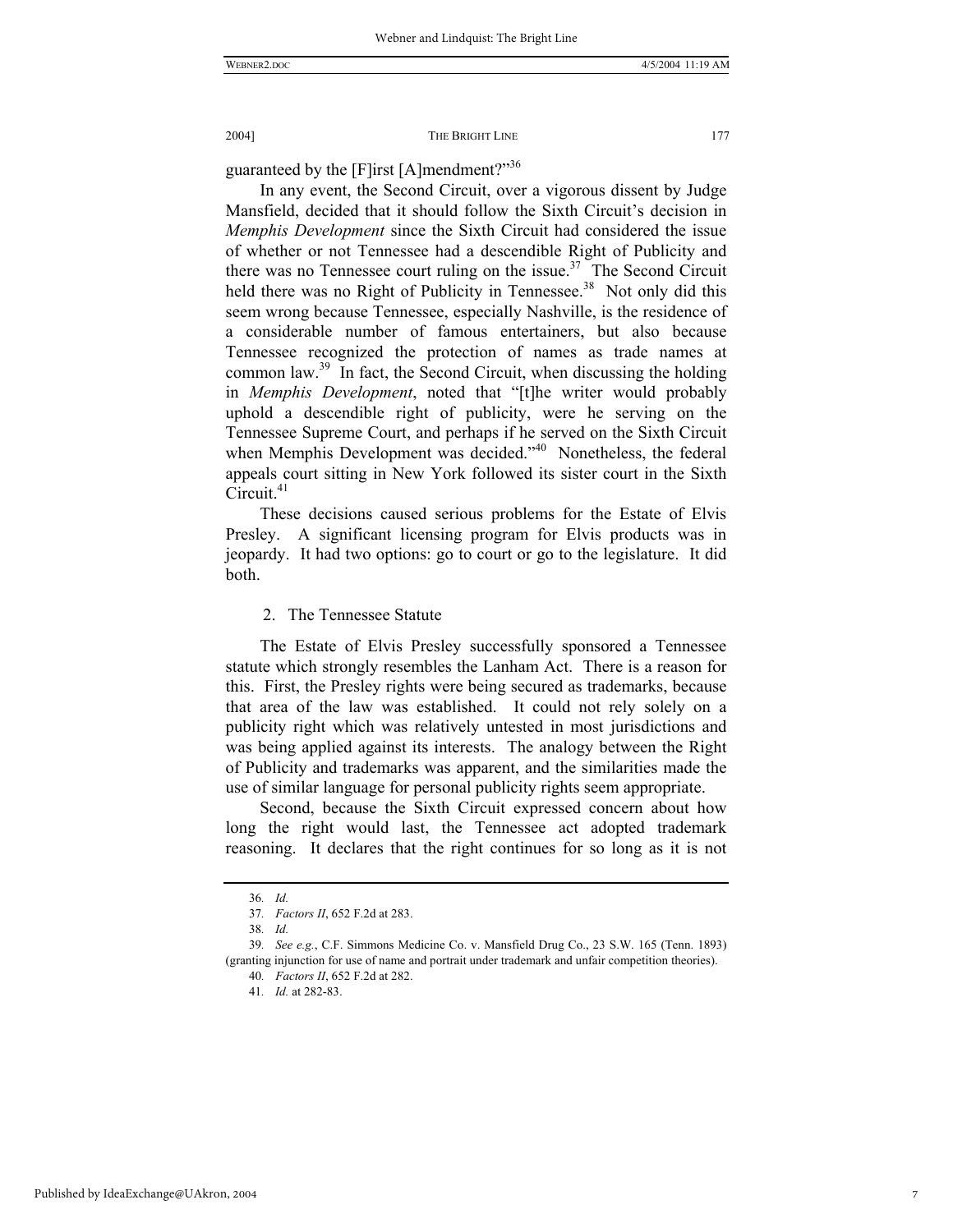abandoned by its owners. Like a trademark, it can continue in perpetuity. The Tennessee act also recognizes that the right is descendible and devisable.

The perpetual grant of the publicity right granted by the Tennessee statute seems appropriate. Why should a valuable property right that is promoted, used and maintained become public domain? Why should persons who did nothing to develop or maintain the right have access to it for their personal gain? Why should those who created the *persona*, protected it, invested in it and made it valuable be deprived of it merely as a result of the passage of time?

3. Tennessee Common Law

The Estate of Elvis Presley also filed suit in Tennessee state court. Before the enactment of the Tennessee Right of Publicity statute, the Appeals Court of Tennessee reached a decision in this Presley case and ruled that Tennessee would recognize a common law Right of Publicity.<sup>42</sup> This ruling was followed less than four weeks later by a Sixth Circuit decision in yet another Elvis Presley case. There, the Sixth Circuit acknowledged that its view of the termination of the Right of Publicity, as decided in *Memphis Development*, had been expressly rejected by a Tennessee state court.<sup>43</sup> The Estate of Elvis Presley succeeded on both the legal and legislative fronts in garnering rights in the Presley image.

#### 4. The Right Should Descend

The argument against descendability of the publicity right seems to center around a particular economic argument. Would people be more likely to become celebrities if they knew that they could create and devise a property right that protected that celebrity? If the right were limited only to celebrities, the argument might have more weight. If we accept that the right belongs to all and that its infringement is the commercial use of it without authority, then whether the commercial use is mere "good luck" or the result of a well defined business plan seems immaterial. An important consideration is that once the commercial value of a *persona* is determined, for whatever reason, the individual and/or his or her heirs maintain that value. If the value has been

 <sup>42.</sup> State ex rel. Elvis Presley Int'l Mem'l Found. v. Crowell, 733 S.W.2d 89, 97 (Tenn. Ct. App. 1987).

 <sup>43.</sup> Elvis Presley Enters., Inc. v. Elvisly Yours, Inc., 817 F.2d 104, 104 (6th Cir. 1987).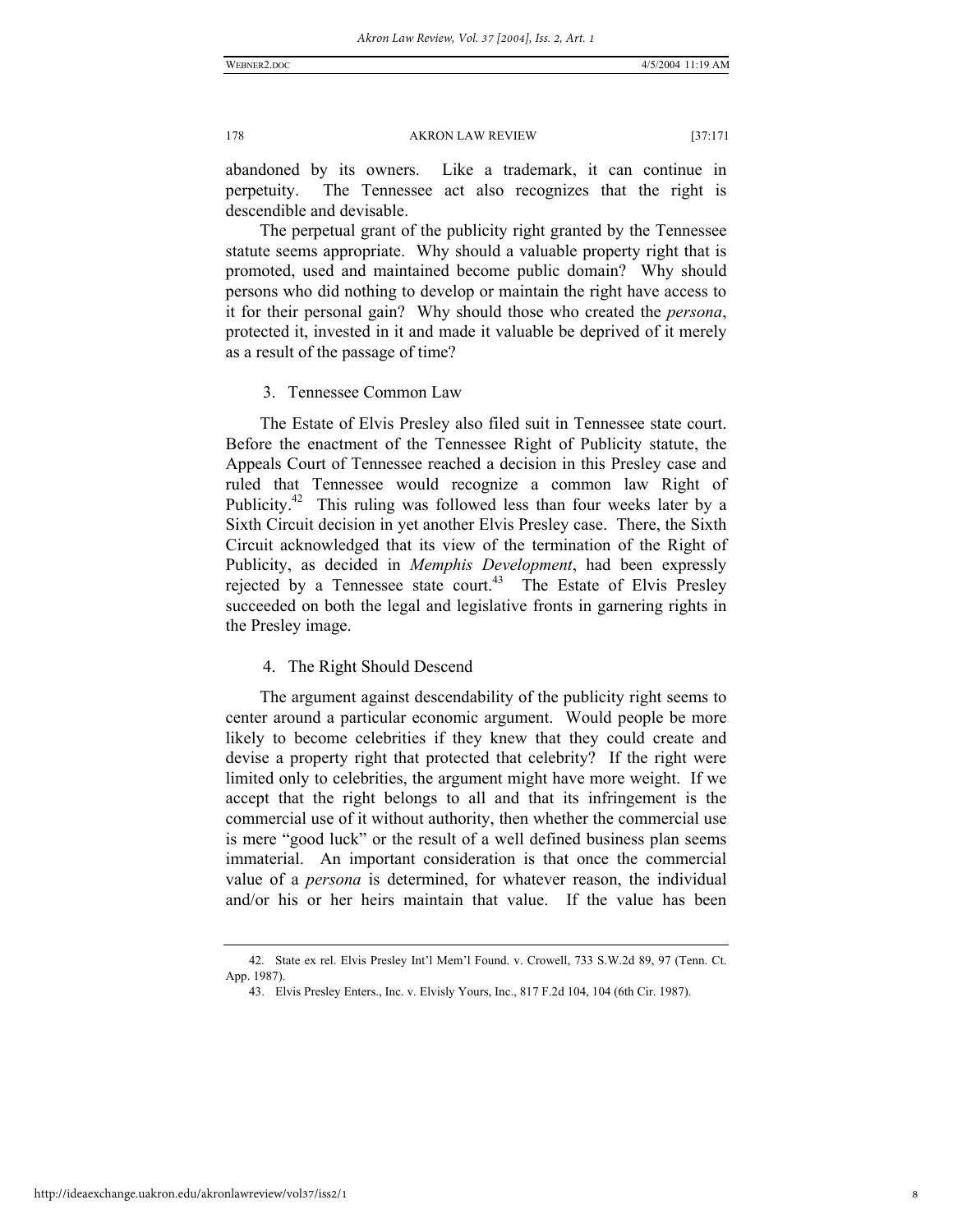maintained and if its maintenance continues by the heirs or assignees, why should it escheat at some predetermined time, to the public?

Judge Merritt of the Sixth Circuit in *Memphis Development* appeared to believe that fame is a result of public adoration that has little or nothing to do with the individual.<sup>44</sup> Elvis Presley would not have been famous if the public did not like his voice, but his voice and his charisma did cause great adoration of the public. Moreover, that charisma and interest in his *persona* has been maintained by his assignees, and his name, likeness and image continue to draw interest and revenues twenty-five years after his death.

On a different level is Dave Thomas of Wendy's Restaurant fame. What justification is there for another to trade on Dave Thomas's *persona*? Unlike Elvis, Mr. Thomas was a successful businessman who used his forthrightness as a marketing tool. His name, likeness and image became well known in association with, *inter alia*, restaurants. Should Wendy's competitors or others pushing their wares now be permitted to trade on Mr. Thomas's *persona*, merely because he is deceased? If so, why?

Both the name and likeness of Elvis and Dave Thomas are trademarks. Perhaps both are sufficiently famous as trademarks that they would find additional protection under the dilution acts of the states or the Federal Trademark Dilution Act.<sup>45</sup> Nonetheless, if others use these *personas* to promote products without authorization, they are and should be subject to the sanctions under a Right of Publicity infringement theory. These others have done nothing to make these *personas* well-known and commercially important icons. They have done nothing to protect these images while the persons were alive or since. The culture and philosophy of American business is not to reward those who "reap where  $[$ they $]$  ha $[$ ve $]$  not sown."<sup>46</sup> This philosophy is the underpinning of the law of unfair competition. The Right of Publicity is a part of the law of unfair competition and that law's philosophy should be applied to it.

### *B. What Trumps What and When: the Right of Publicity v. the First Amendment*

As the Right of Publicity has become a more familiar cause of action, pleading of First Amendment defenses has increased and led to

<sup>44</sup>*. Memphis Dev.*, 616 F.2d at 958.

 <sup>45.</sup> Federal Trademark Dilution Act, 15 U.S.C. § 1125(c) (1996).

 <sup>46.</sup> Int'l News Serv., Inc. v. Associated Press, 248 U.S. 215, 221 (1918).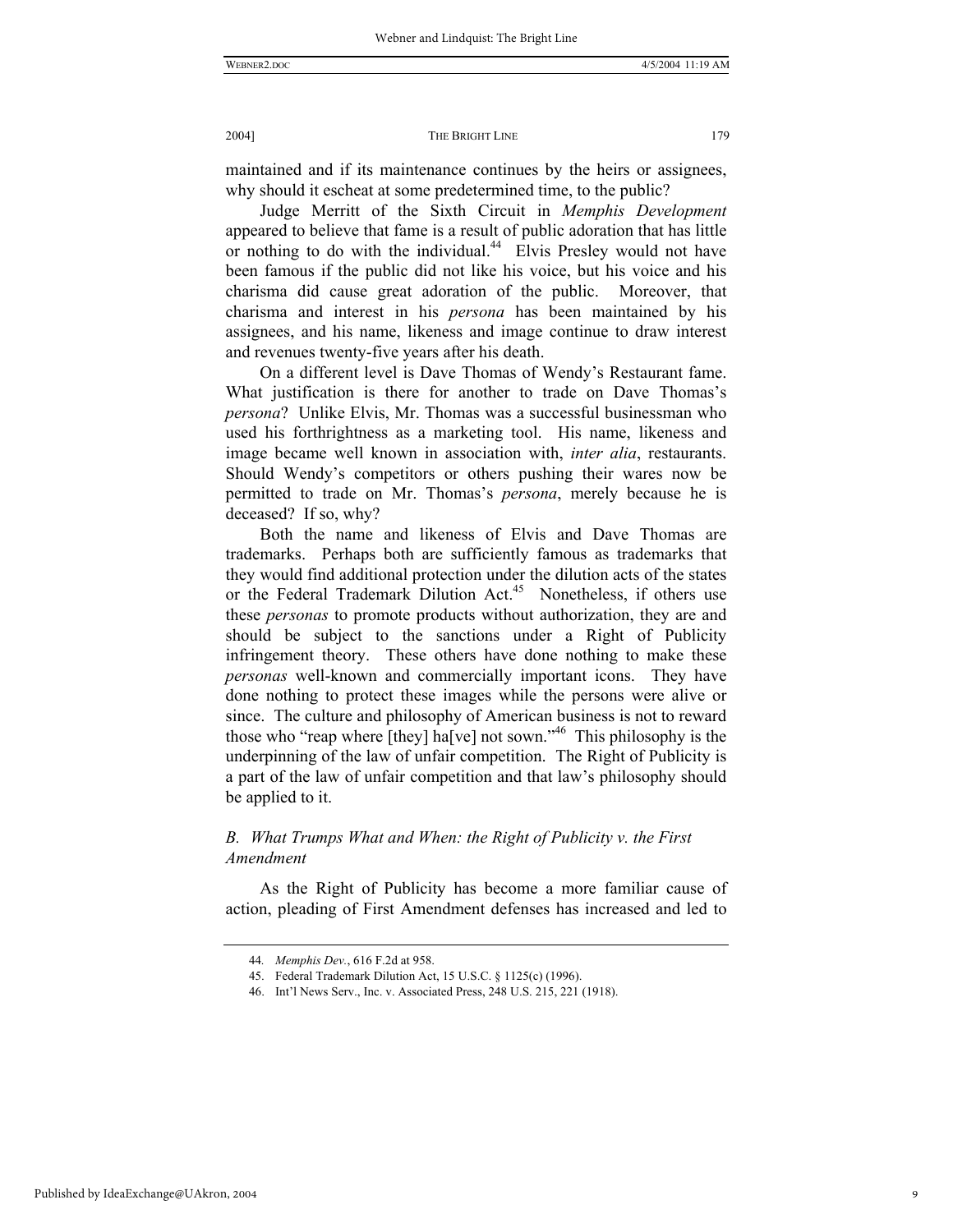an unfortunate friction between these rights. $47$  Property ownership and property rights are highly valued in our capitalistic society, and a considerable number of our laws are devoted to the protection of property. However, we also place a high value on our freedoms, particularly the freedom of speech and freedom of the press, both of which are fundamental to a democratic society.

Thus, there has been a continual issue in the development of the Right of Publicity law relative to the extent to which the First Amendment constrains the exercise of the Right of Publicity. Courts continue to differ in the scope of protection they afford each right. The decisions may reflect a social bias of the particular court either for property rights and recognition of limits to the First Amendment, or for limited property rights and an unfettered First Amendment right. It is clear that the unfettered First Amendment right advocates are more focused, more vocal and more zealously organized than are the publicity rights advocates. To prevent the whittling away of intellectual property rights, intellectual property lawyers need, from time-to-time, to push for a wider orbit of protection for the rights they represent, lest those rights be diminished.

Interestingly, those who have a vested interest in and frequently undertake the enforcement of their own intellectual property rights, primarily the publishing, press and advertising industries, also have an opposing interest in limiting the scope of the Right of Publicity. When they use the publicity rights of others to sell their products, they seek an expansive reading of the First Amendment and frequently obtain it. From time-to-time, there is an indication from a court that someone has pushed too far and First Amendment protection is unavailable.<sup>48</sup> However, sometimes the most offensive acts are deemed protected under the First Amendment, as *Hustler Magazine v. Falwell* reveals.<sup>49</sup>

In *Hustler Magazine*, the hardcore pornographic magazine, *Hustler*, depicted Jerry Falwell, the leader of a religious organization, in a sexually explicit act with his mother.<sup>50</sup> Falwell sought damages based on claims of defamation and intentional infliction of emotional

 <sup>47. &</sup>quot;Congress shall make no law respecting an establishment of religion, or prohibiting the free exercise thereof; *or abridging the freedom of speech, or of the press*; or the right of the people peaceably to assemble, and to petition the Governmentfor a redress of grievances." U.S. CONST. amend. I (emphaisis added).

<sup>48</sup>*. See, e.g.*, Ali v. Playgirl, Inc., 447 F. Supp. 723 (S.D.N.Y. 1978); Dallas Cowboys Cheerleaders, Inc. v. Pussycat Cinema, Inc., 604 F.2d 200 (2d Cir. 1979).

 <sup>49.</sup> Hustler Magazine v. Falwell, 485 U.S. 46 (1988).

<sup>50</sup>*. Id.* at 48.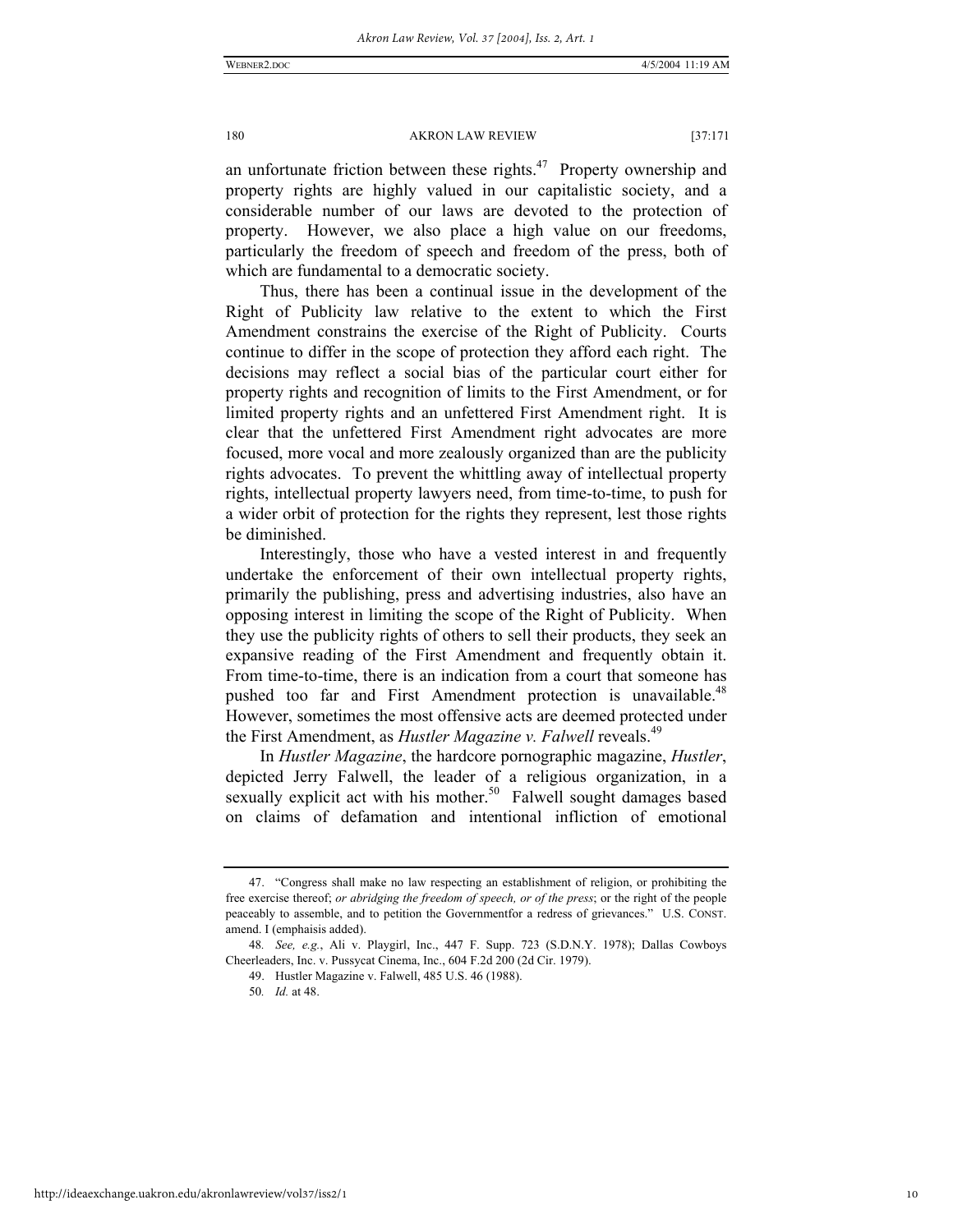distress.<sup>51</sup> The Supreme Court held that a public figure is unable to recover damages for infliction of emotional distress.<sup>52</sup>

In other cases, the Supreme Court has held secure the freedom of expression over personal rights by encompassing newsworthy purposes $5<sup>3</sup>$ and certain art forms, such as  $plays^{54}$  and film.<sup>55</sup> There remains, however, the question of when the use of the publicity right is a protected expression and when is it merely an unauthorized commercial use for the sole purpose of profit. It appears that, if a claim of parody can be established, almost anything can be said without regard to the insult that it may cause.<sup>56</sup> But determining when the unauthorized use of a *persona* is protected speech and when it is infringement of the Right of Publicity, remains a hotly contested issue. Our discussion here is restricted to a few key cases of unauthorized use of a *persona* for commercial purposes where the defendant has asserted a First Amendment privilege. These cases represent issues yet to be directly presented to the Supreme Court and inconsistently decided by lower courts.

The friction that we address does not arise from the desire to be let alone as Brandies and Warren argued in *Right to Privacy*, <sup>57</sup> but rather from that belief in the law of unfair competition that holds that one may not reap where one has not sown.<sup>58</sup> When an advertiser uses the rights of others to promote and sell a product, it should expect to and be required to obtain authorization from the holder of the right to make that use or be penalized for the unauthorized use.

Two types of unauthorized use of publicity rights that have been defended by asserting a First Amendment privilege provide the material for this discussion. These areas are (1) the use of a *persona* in consumer art, and (2) the unauthorized use of a *persona* by newspapers and magazines to sell their newspapers and magazines.

<sup>51</sup>*. Id*. at 47-48.

<sup>52</sup>*. Id*. at 57.

<sup>53</sup>*. See, e.g.*, New York Times Co. v. Sullivan, 376 U.S. 254 (1964).

<sup>54</sup>*. See* Time, Inc. v. Hill, 385 U.S. 374 (1967).

<sup>55</sup>*. See, e.g.*, Joseph Burstyn, Inc. v. Wilson, 343 U.S. 495 (1952); Rogers v. Grimaldi, 875 F.2d 994 (2d Cir. 1989).

<sup>56</sup>*. See Hustler*, 485 U.S. at 46.

 <sup>57.</sup> Warren & Brandeis, *supra* note 20, at 193.

<sup>58</sup>*. See* Int'l News Serv., Inc. v. Associated Press, 248 U.S. 215, 221 (1918).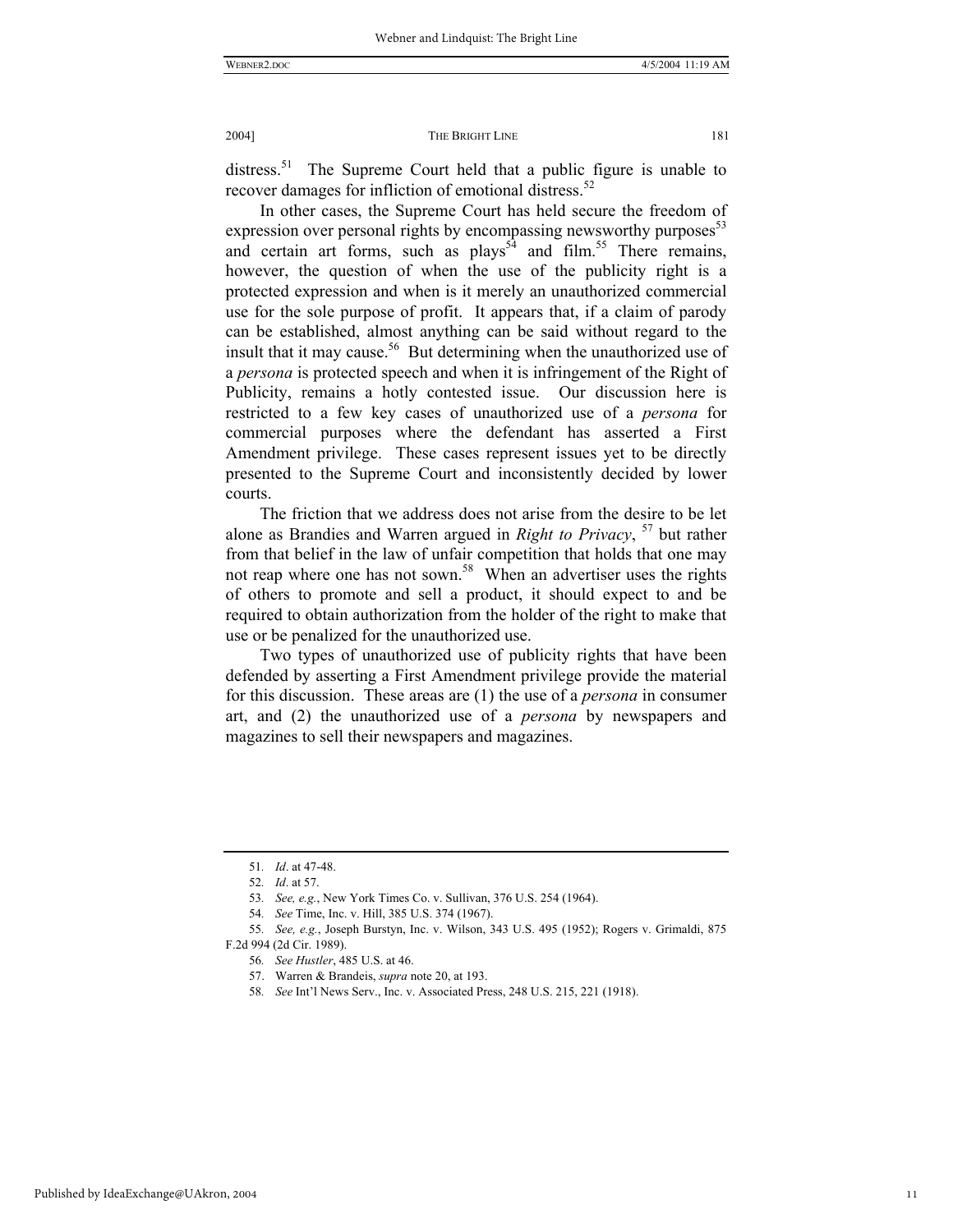#### 1. The Right of Publicity and Art

We begin with two of the more recent Right of Publicity cases in which the Right of Publicity and the First Amendment face off. Both involve the use of art for commercial purposes. While the *personas* that are subjects of the art and the outcomes of the cases are dissimilar, the plaintiffs in both cases claimed infringement of the publicity right and the defendants in both cases relied on First Amendment defenses. One decision limits the Publicity Right and the other amplifies a test for determining when the First Amendment should trump the Publicity Right.

#### a. Tiger Woods and The Masters of Augusta

This case is currently pending before the Sixth Circuit. In *ETW Corp. v. Jireh Publishing, Inc.*, 59 an artist painted the image of Tiger Woods, the professional golfer, with Woods's caddy, his final round partner's caddy, and other famous golfers - Arnold Palmer, Sam Snead, Ben Hogan, Walter Hagen, Bobby Jones, and Jack Nicklaus.<sup>60</sup> The artist then licensed the painting to the defendant for the purpose of making "limited edition" prints for sale to the general public.<sup> $\hat{6}$ 1</sup> The painting and the subsequent prints are entitled "The Masters of Augusta." $62$ According to the court, the painting was intended to celebrate the victory of Tiger Woods at the 1997 Masters Tournament in Augusta, Georgia. Woods's exclusive licensing agent asserted, *inter alia*, that the prints infringed Woods's Right of Publicity and, in cross motions for summary judgment, contended that the prints were commercial products, "merely sports merchandise."<sup>63</sup> Defendant raised a First Amendment defense that the prints were protected speech "because they are art works and do not constitute commercial speech."64 Defendant described the paintings and prints as expressing the "majesty of a newsworthy moment."<sup>65</sup> The plaintiff did not directly address the publicity claim in its summary judgment motion but did address the First Amendment issue in its argument directed to its trademark infringement claims, citing cases that

64*. Id*.

 <sup>59.</sup> ETW Corp. v. Jireh Publ'g, Inc., 99 F. Supp. 2d 829 (N.D. Ohio 2000).

<sup>60</sup>*. ETW Corp.*, 99 F. Supp. 2d at 830.

<sup>61</sup>*. Id*.

<sup>62</sup>*. Id*.

<sup>63</sup>*. Id.* at 834.

<sup>65</sup>*. Id*.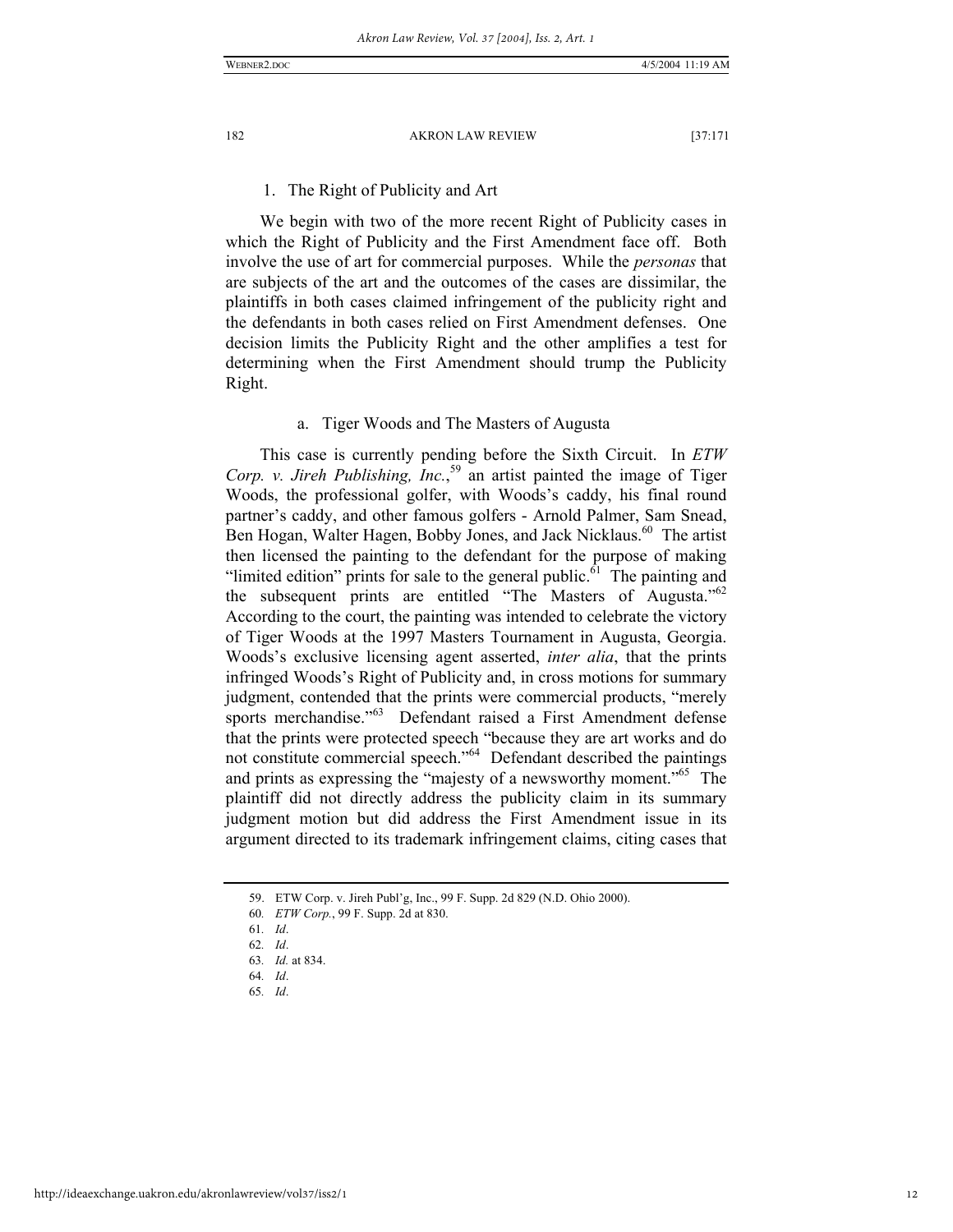hold that posters are not protected by the First Amendment.<sup>66</sup>

The court held that the prints seek to express a message. $67$ Therefore, the court reasoned, because the Supreme Court has said (albeit in dicta) that paintings are protected by the First Amendment,  $68$ the prints are protected speech.<sup>69</sup> The message is not clearly identified other than in the self-serving platitudes the author set forth in the packaging for the prints to describe what he believes his art represents.<sup>70</sup>

#### b. The Three Stooges and Silk Screening

The *ETW* decision needs to be juxtaposed with the decision of the Supreme Court of California in the Three Stooges case.<sup>71</sup> In this case, the defendant drew a picture of Larry, Curly and Moe, the famous slapstick vaudeville and movie stars, silk screened the picture onto Tshirts, and produced lithographic prints of the drawing, all of which he sold.<sup>72</sup> The plaintiff was the registered owner of all of the rights to the Three Stooges and sued, *inter alia*, for infringement of the Right of Publicity.<sup>73</sup>

The decision of the California Supreme Court, relying heavily on its earlier decision, as well as the concurring opinion of then Chief Justice Bird, in *Guglielmi v. Spelling-Goldberg Productions*,<sup>74</sup> is instructive.

The California Court discussed (1) how the Right of Publicity is frequently a claim in commercial speech cases where a celebrity's *persona* is used in a misleading manner as an endorsement of something the celebrity does not in fact endorse and (2) how the First Amendment does not protect false speech.<sup>75</sup> The court then noted that false and misleading speech was not at issue.<sup>76</sup> The court acknowledged that entertainment is entitled to First Amendment protection, as is visual art,

<sup>66</sup>*. Id*.

<sup>67</sup>*. Id*. at 835.

<sup>68</sup>*. See* Hurley v. Irish Am. Gay, Lesbian and Bisexual Group of Boston, Inc., 515 U.S. 557, 569 (1995); Kaplan v. California, 413 U.S. 115, 119-20 (1973).

<sup>69</sup>*. ETW Corp.*, 99 F. Supp. 2d at 835-36.

<sup>70</sup>*. Id*.

 <sup>71.</sup> Comedy III Prods., Inc. v. Gary Saderup, Inc., 21 P.3d 797 (Cal. 2001).

<sup>72</sup>*. Id*. at 800.

<sup>73</sup>*. Id*.

 <sup>74.</sup> Gugliemi v. Spelling-Goldberg Prods., 603 P.2d 454 (Cal. 1979).

<sup>75</sup>*. Comedy III Prods.*, 21 P.3d at 802; s*ee also* Central Hudson Gas & Elec. v. Public Serv. Comm'n, 447 U.S. 557, 563-64 (1980).

<sup>76</sup>*. Comedy III*, 21 P.3d at 802.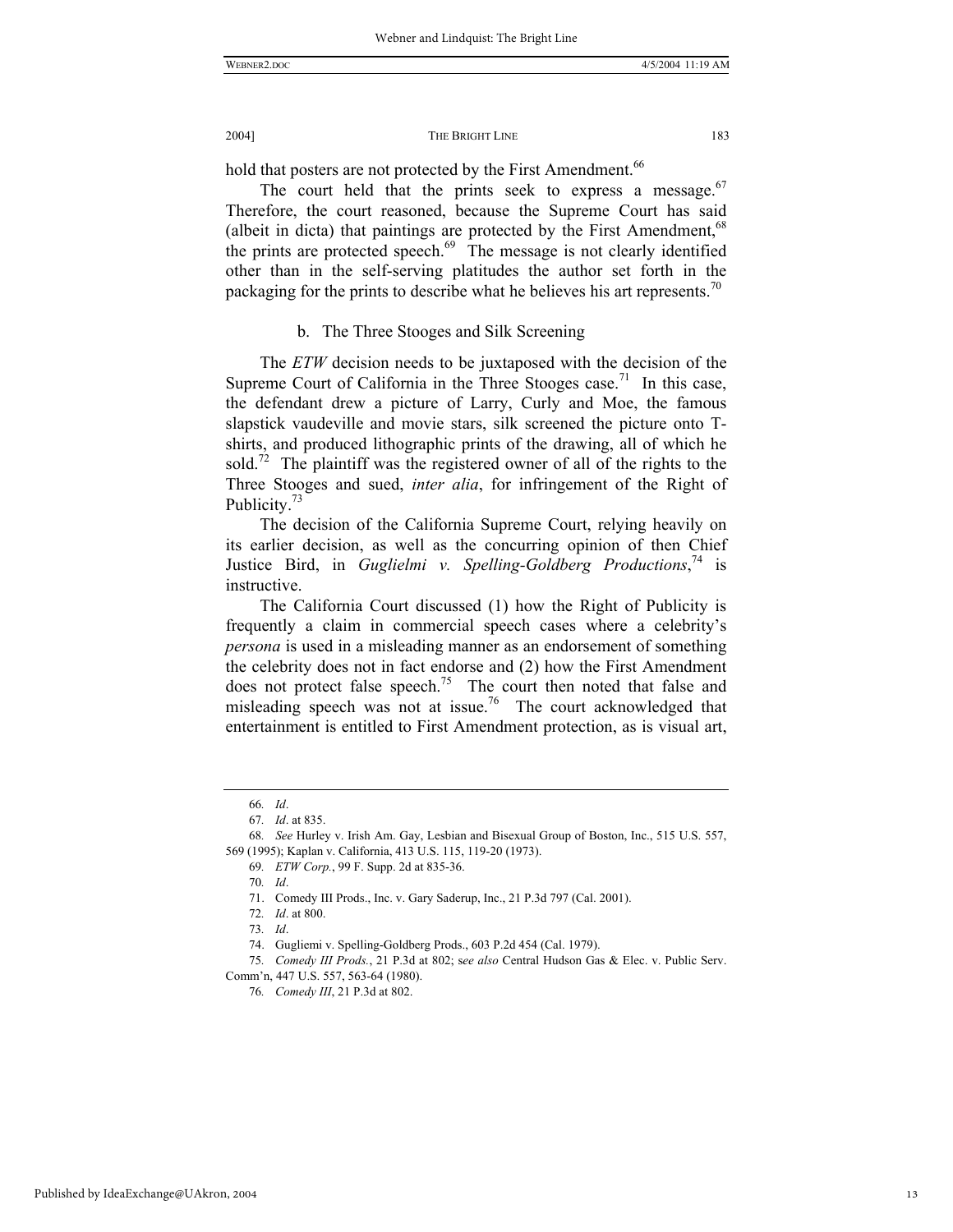"even if it conveys no discernable message."<sup>77</sup> Even unconventional media for the art, as the Three Stooges art was, appearing as it did on Tshirts, is not a factor for denying the protection of the First Amendment to the work, the court said.<sup>78</sup> Then, however, the court said:

But having recognized the high degree of First Amendment protection for noncommercial speech about celebrities, we need not conclude that all expression that trenches on the right of publicity receives such protection. The right of publicity, like copyright, protects a form of intellectual property that society deems to have some social utility.<sup>79</sup>

. . . .

Although surprisingly few courts have considered in any depth the means of reconciling the right of publicity and the First Amendment, *we follow those that have in concluding that depictions of celebrities amounting to little more than the appropriation of the celebrity's economic value are not protected expression under the First Amendment.*<sup>80</sup>

The court then reviewed the decisions of the Courts in *Zacchini* (U.S. Supreme Court),<sup>81</sup> *Guglielmi* (Supreme Court of California),<sup>82</sup> *Estate of Presley* (Federal District Court of New Jersey),<sup>83</sup> and *Groucho Marx Productions* (Second Circuit),<sup>84</sup> in which First Amendment defenses were considered, but found not to apply.<sup>85</sup>

The court noted that, in *Zacchini*, the Supreme Court denied First Amendment protection to the television station that televised the entire act of Mr. Zacchini, the human cannonball, and upheld a Right of Publicity claim pleaded under Ohio common law.<sup>86</sup> Quoting the Court in *Zacchini*, the *Comedy III* court said: "'[T]he rationale for [protecting the right of publicity] is the straightforward one of preventing unjust enrichment by the theft of good will. No social purpose is served by having the defendant get free some aspect of the plaintiff that would have market value and for which he would normally pay."<sup>87</sup> This

<sup>77</sup>*. Id*. at 804 (citing *Hurley*, 515 U.S. at 569).

<sup>78</sup>*. Id*.

<sup>79</sup>*. Id*.

<sup>80</sup>*. Id*. at 805 (emphasis added).

<sup>81</sup>*. Zacchini*, 433 U.S. 562.

<sup>82</sup>*. Guglielmi*, 603 P.2d 454.

 <sup>83.</sup> Estate of Presley v. Russen*,* 513 F. Supp. 1339 (D.N.J. 1981).

 <sup>84.</sup> Groucho Marx Prods., Inc. v. Day & Night Co., 523 F. Supp. 485 (S.D.N.Y. 1981), *rev'd on other grounds*, 689 F.2d 317 (2d Cir. 1982).

<sup>85</sup>*. Comedy III Prods.*, 21 P.3d at 805-807.

<sup>86</sup>*. Id*. at 805.

<sup>87</sup>*. Id.*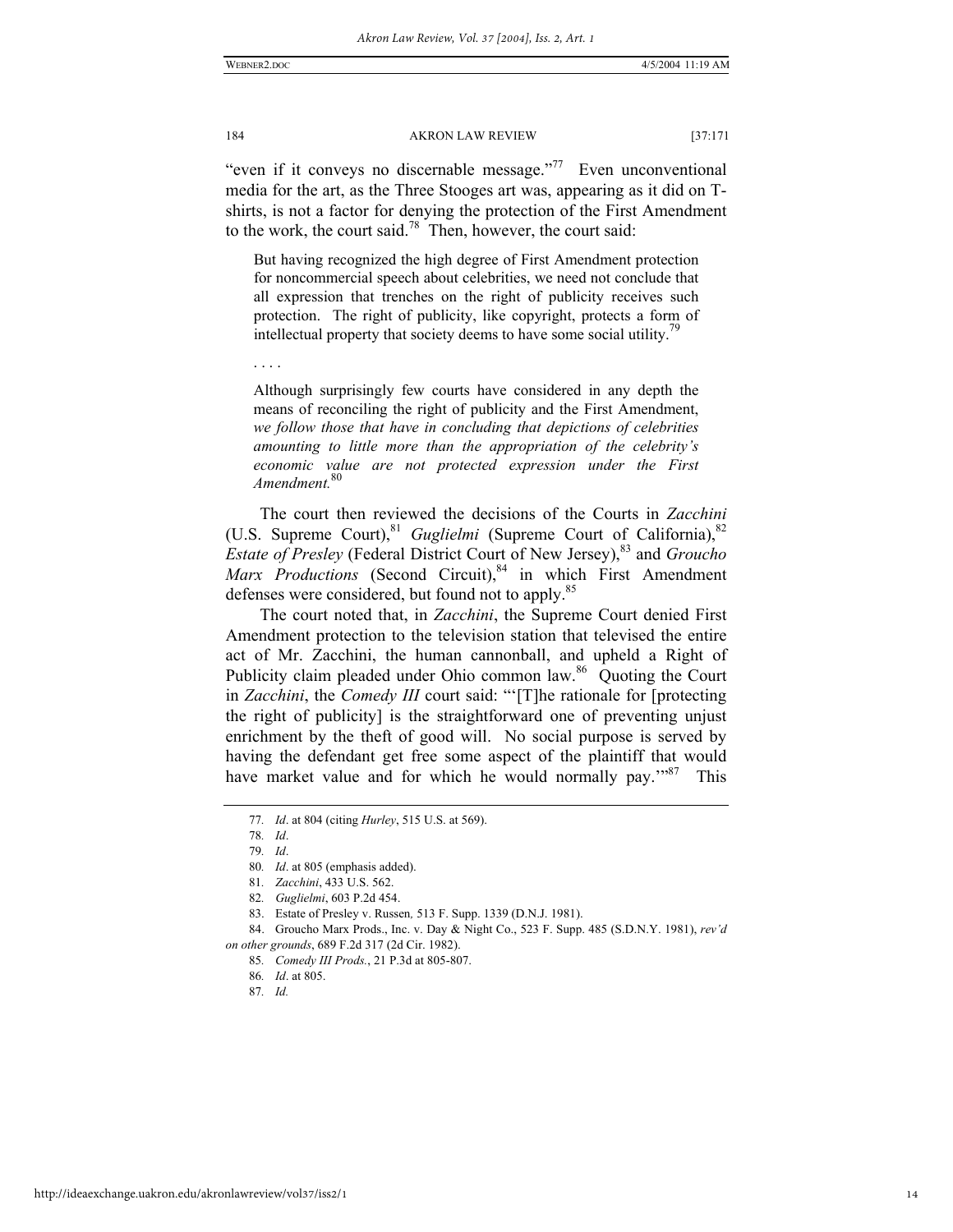language is very reminiscent of the Supreme Court's early unfair competition case where it said that one may not reap where he has not sown.<sup>88</sup> The California court in *Comedy III* went on to say:

To be sure, *Zacchini* was not an ordinary right of publicity case: the defendant television station had appropriated the plaintiff's entire act . . . . Nonetheless, two principles enunciated in *Zacchini* apply to this case: (1) state law may validly safeguard forms of intellectual property not covered under federal copyright and patent law as a means of protecting the fruits of a performing artist's labor; and (2) the state's interest in preventing the outright misappropriation of such intellectual property by others is not automatically trumped by the interest in free expression or dissemination of information; rather, as in the case of defamation, the state law interest and the interest in free expression must be balanced, according to the relative importance of the interests at stake.<sup>89</sup>

The next case the *Comedy III* court considered was *Guglielmi*; its own decision in which it had adopted a similar balancing approach.<sup>90</sup> The *Comedy III* court wrote:

*Guglielmi* concluded that the First Amendment protection of entertainment superseded any right of publicity . . . . *Guglielmi* proposed a balancing test to distinguish protected from unprotected appropriation of celebrity likenesses: "an action for infringement of the right of publicity can be maintained only if the proprietary interests at issue clearly outweigh the value of free expression in this context."<sup>91</sup>

The court then looked to the *Presley* case from the District of New Jersey.92 That court also applied a balancing test. The *Comedy III*, court referring to the *Presley* decision, said:

Acknowledging that the First Amendment protects entertainment speech, the court nonetheless rejected that constitutional defense. "[E]ntertainment that is merely a copy or imitation, even if skillfully and accurately carried out, does not really have its own creative component and does not have a significant value as pure entertainment. As one authority has emphasized: 'The public interest in entertainment will support the sporadic, occasional and good-faith imitation of a famous person to achieve humor, to effect criticism or to season a particular episode, but it does not give a privilege to appropriate

 <sup>88.</sup> Int'l News Serv., Inc. v. Associated Press, 248 U.S. 215, 239 (1918).

<sup>89</sup>*. Comedy III Prods.*, 21 P.3d at 806.

<sup>90</sup>*. Id.*

<sup>91</sup>*. Id*. at 806.

<sup>92</sup>*. Id*.; s*ee also Estate of Presley*, 513 F. Supp. at 1339.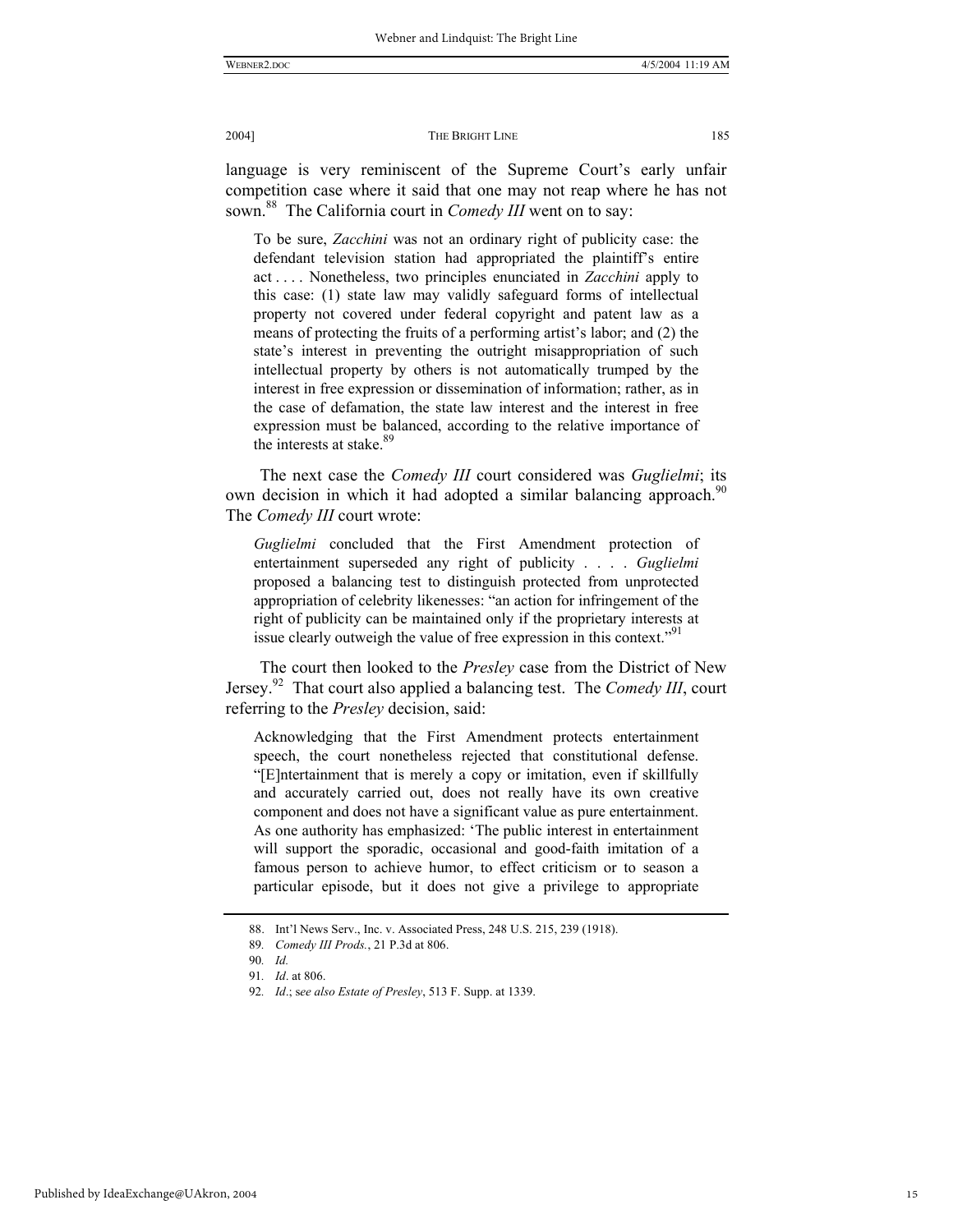another's valuable attributes on a continuing basis as one's own without the consent of the other."<sup>93</sup>

The California court noted that the New Jersey *Presley* court recognized that there was some intrinsic value in the defendant's imitation of Presley but concluded that "the primary purpose of defendant's activity is to appropriate the commercial value of the likeness of Elvis Presley."<sup>94</sup>

Finally, the California court cites the *Groucho Marx Productions* case but does not appear to agree that the Second Circuit court gave "due consideration" to the protection of various forms of expression.<sup>95</sup> The Second Circuit, in *Groucho Marx Productions*, posed a dichotomy, the California court said, "between 'works . . . designed primarily to promote the dissemination of thought, ideas or information through news or fictionalization,' which would receive First Amendment protection, and 'use of the celebrity's name or likeness . . . largely for commercial purposes, such as the sale of merchandise,' in which the right of publicity would prevail."96

The *Comedy III* court concluded that the question to be answered is whether or not the use of the celebrity's image is *transformative*.<sup>97</sup> That is, does the complained-of use do something more than merely copy the image of the celebrity or does the use of the image create something more than the mere  $\text{copy?}^{98}$  If a painting or statuary, memorabilia, etc., merely copies the image of the celebrity for the purpose of selling the merchandise to the public, then the publicity right should be given preferential weight to a First Amendment defense.<sup>99</sup> The California court borrowed from copyright law and its "fair use" concepts.<sup>100</sup> It noted that the fair use doctrine considers "the purpose and character of the use."<sup>101</sup> This, the court said, "does seem particularly pertinent to the

<sup>93</sup>*. Id*.

<sup>94</sup>*. Id.*

<sup>95</sup>*. Comedy III. Prods.*, 21 P.3d at 807.

<sup>96</sup>*. Id.*

<sup>97</sup>*. Id.* at 808

 <sup>98.</sup> In the entertainment context, this is known as the "Rich Little" defense. Rich Little is, or was, a mimic who performed in Las Vegas and on television imitating well-known people. His abilities were concededly very good. He did not, however, perform one person for his entire act. Rather, he mimicked many different people during his performance. He brought something to the performance and could be said to have "transformed" the mere use of the celebrity's voice and appearance into a means of entertainment, providing a parody of the celebrity and no doubt creating something new.

<sup>99</sup>*. Comedy III Prods.*, 21 P.3d at 808.

<sup>100</sup>*. Id*. at 807-808.

<sup>101</sup>*. Id*. at 808; s*ee also* 17 U.S.C. § 107(1) (2003) (federal fair use statute).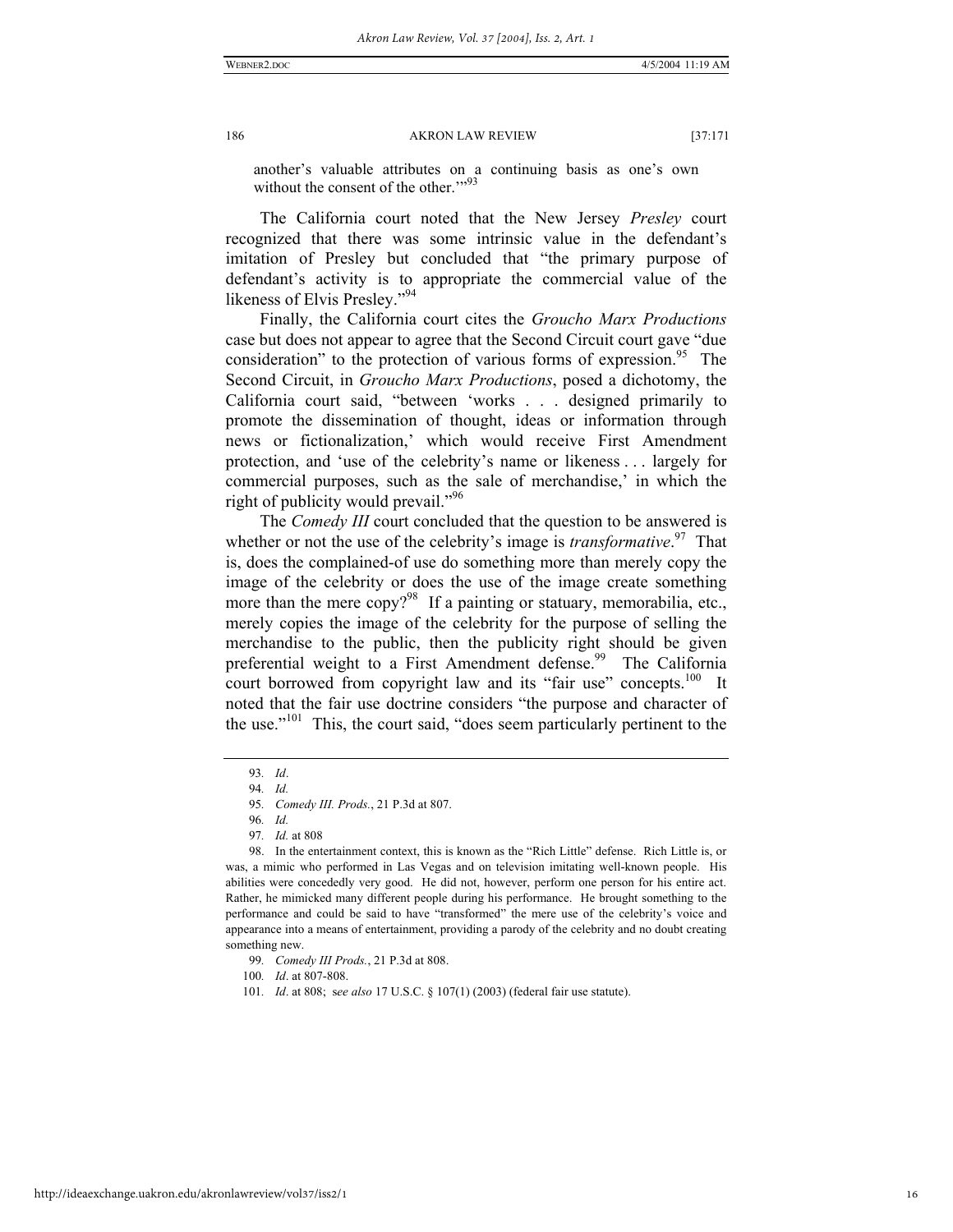task of reconciling the rights of free expression and publicity."<sup>102</sup>

The California court recognized the difficulty that courts face in deciding whether the First Amendment is a proper defense to the use of a celebrity's image in those cases where "art" is at issue.<sup>103</sup> However, the test it articulates provides plaintiffs and defendants some ability to assess whether their case contains a transformative element.<sup>104</sup> If it does, a First Amendment defense should prevail. If it does not, the infringement of the publicity right should exist. Some certainty to the decision-making process and the likely outcome has been added, though it is not a bright-line test by any means. $105$ 

Returning to the *ETW* case, we are told that the plaintiff did not directly address the First Amendment privilege claim in the Right of Publicity context.<sup>106</sup> We have the court's opinion that the defendant's painting and prints were different in kind from the Elvis posters in the *Factors* case in which the posters were held not to be protected.<sup>107</sup> The *ETW* court said that the "defendant's artistic prints seeking to convey a message may be distinguished from posters which merely reproduce an existing photograph."<sup>108</sup> Unfortunately, the only message that we are made aware of as being conveyed by the paintings of Tiger Woods is what the artist claims in its promotional literature and, apparently, applies to all of his "sports figure" works. $109$  Perhaps the work is transformative or perhaps it is merely slick merchandising. A more thorough review of the work itself and an effort to distinguish the other First Amendment defense cases would have been more useful. The conclusion may well be correct, but the decision is not very helpful as guidance in future cases. Perhaps the Sixth Circuit will be more

<sup>102</sup>*. Id.*

<sup>103</sup>*. Id.*

<sup>104</sup>*. Id.*

 <sup>105.</sup> The Supreme Court of California had a recent opportunity to apply the *Comedy III* test. In Winter v. DC Comics, 69 P.3d 473 (Cal. 2003), the court found that a portrayal of the well-known performing and recording musicians Johnny and Edgar Winters in a comic book did not infringe the Winters' Rights of Publicity. *Id.* at 476. There, the comic book characters were "not just conventional depictions of [the] plaintiffs but contain[ed] significant expressive content other than plaintiffs' mere likelinesses." *Id.* at 479. The drawings were "distorted for purposes of lampoon, parody, or caricature." *Id.* In short, the fact that the comic book parodied the brothers and that "[p]laintiffs' fans who want[ed] to purchase pictures of [the Winter brothers] would find the drawings . . . unsatisfactory as a substitute for conventional depictions," resulted in a ruling in favor of the defendants. *Id.* The First Amendment trumped the Right of Publicity.

<sup>106</sup>*. ETW Corp.*, 99 F. Supp. 2d at 834.

<sup>107</sup>*. See Factors I*, 579 F.2d at 222.

<sup>108</sup>*. ETW Corp.*, 99 F. Supp. 2d at 835.

<sup>109</sup>*. Id.* Rick Rush's works have featured Michael Jordan, Mark McGwire, Coach Paul "Bear" Bryant, the Pebble Beach Golf Tournament, and the America's Cup Yacht Race.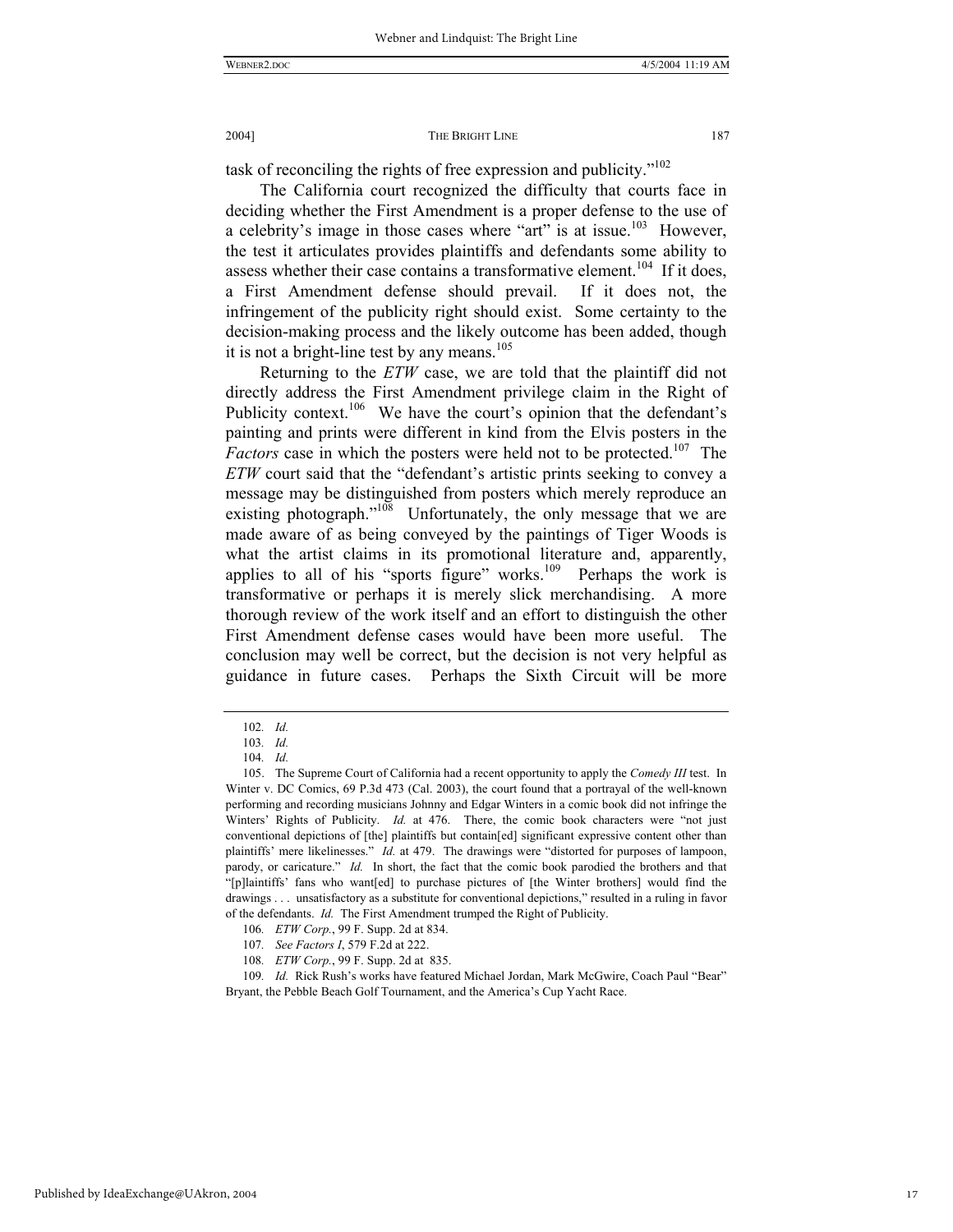elucidating in its opinion.

The two cases, *ETW* and *Comedy III*, provide a clear look at the friction between the Right of Publicity and the First Amendment in those cases where the celebrity's image is used for the sale of a product consisting of the celebrity's image.

#### 2. The Right of Publicity and Newspapers/Magazines

The next set of cases that cause a rub between the First Amendment and the Right of Publicity deal with the unauthorized use of celebrity *personas* by media, primarily newspapers and magazines.

It is well settled that the press can use the name, likeness and image of a celebrity in a newsworthy context without fear of reprisal, including freedom from fear of suit for infringement of the Right of Publicity.<sup>110</sup> Few will quarrel with the need to maintain that freedom of the press. The press, however, should not, and need not, be exempt from paying for the use of the *persona* of a celebrity when the use is for purely commercial purposes. However, perhaps due to the success of the consistent plaint that any restriction on the activities of the press has a "chilling" effect, newspapers and magazines are sometimes given a pass on the unauthorized use of *personas* in the promotion of their newspapers and magazines.<sup>111</sup> The bookend cases, that seem particularly egregious in terms of time and geography, are state court cases from New York and California involving the famous professional quarterbacks Joe Namath and Joe Montana.

In 1969, Joe Namath led the New York Jets to the Super Bowl championship over the then Baltimore Colts, beating all the odds. Prior to the game, Namath asserted that his team would win, and because of his lifestyle and personality, he became a favorite of the sports press and a well-known sports personality. As with most sports figures, Namath sold his publicity rights to advertisers who asked him to endorse their products. He alleged that in 1972 he earned "in excess of several

http://ideaexchange.uakron.edu/akronlawreview/vol37/iss2/1

<sup>110</sup>*. See* Gertz v. Robert Welch, Inc., 418 U.S. 323 (1974) (discussing *New York Times, Co. v. Sullivan*, 376 U.S. 254 (1964), which requires public figures demonstrate "actual malice" in libel suits against news sources).

<sup>111</sup>*. See* Booth v. Curtis Publ'g Co., 223 N.Y.S. 737, 744 (N.Y. App. Div. 1962); Namath v. Sports Illustrated, 371 N.Y.S.2d 10, 11 (N.Y. App. Div. 1975); *Ali*, 447 F. Supp. 723; Lerman v. Chuckleberry Publ'g, Inc., 544 F. Supp. 966, 970-71 (S.D.N.Y. 1982), *rev'd*, Lerman v. Flynt Distributing Co., Inc., 745 F.2d 123 (2d Cir. 1984); Cher v. Forum Int'l, Ltd., 692 F.2d 634, 639 (9th Cir. 1982); *Stephano*, 64 N.Y.2d 174, 184; Pirone v. MacMillan, Inc.¸894 F.2d 579, 585 (2d Cir. 1990); Montana v. San Jose Mercury News, Inc., 40 Cal. Rptr. 2d 639, 642 (Cal. Dist Ct. App. 1995).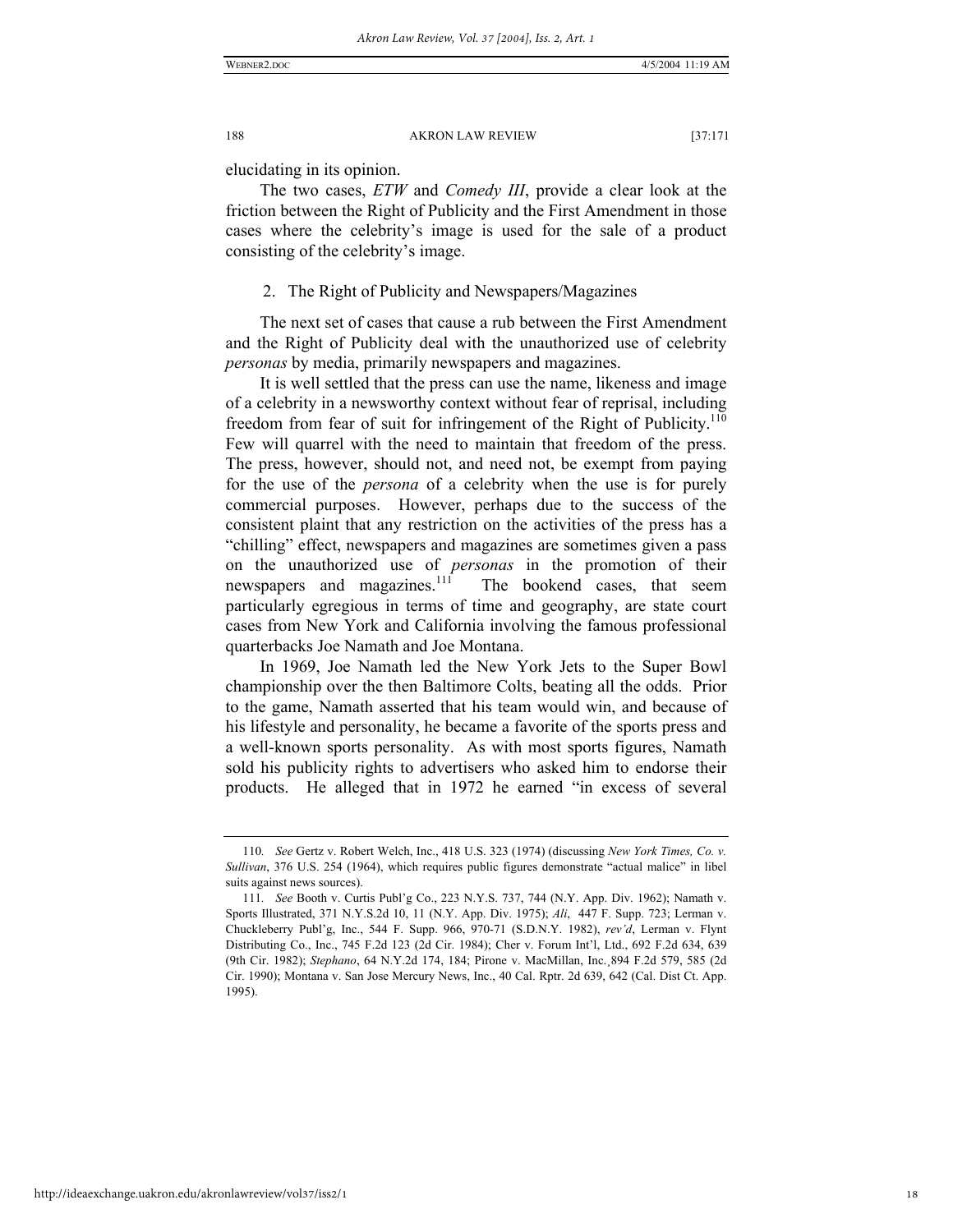hundred thousand dollars" through such endorsements.<sup>112</sup>

*Sports Illustrated*, of course, gave extensive coverage to the 1969 Super Bowl and, thereafter, from time-to-time, ran other articles and photographs of Namath reporting on his activities both as a player on the field and in his personal life.<sup>113</sup> In 1972, *Sports Illustrated* ran advertisements for subscriptions to its magazine in other magazines.<sup>114</sup> The ads featured Namath and included the statement "How to get Close to Joe Namath," in the magazines oriented to the male reader; and the statement "The man you love loves Joe Namath," in the magazines oriented to female readers.<sup>115</sup> The district court concluded that, The district court concluded that, "[a]dmittedly, [the ad] was used to stimulate subscriptions but this is permissible." $116$  The appellate court affirmed. $117$ 

Fast forward twenty years. Joe Montana, the heralded quarterback for the San Francisco Forty-Niners and Super Bowl champion in 1989 and 1990, found himself in a similar situation to that of Joe Namath.<sup>118</sup> The *San Jose Mercury News* featured stories of the 1989 and 1990 victories on its front page.<sup>119</sup> To celebrate the victories, the newspaper issued a special souvenir section devoted to the football team, and on the front page of the section, was an artist's drawing of Montana.120 Each of the souvenir pages was then reproduced in poster form, and the posters sold to the general public for five dollars each.<sup>121</sup> Montana sued for infringement of his publicity right, and the newspaper asserted a First Amendment defense and filed a summary judgment motion.<sup>122</sup> The trial court granted the newspaper's motion and the appellate court affirmed.<sup>123</sup>

The court relied on cases confirming that no cause of action lies against reporting on matters in the public interest and that such reporting need not be current events but can be from a historical perspective.<sup>124</sup> The court concluded that, because the actual newspaper accounts of the

114*. Id*.

- 118*. Montana*, 40 Cal. Rptr. 2d at 639-40.
- 119*. Id*. at 640.
- 120*. Id.*
- 121*. Id.*
- 122*. Id.*
- 123*. Id.*
- 124*. Id*.

 <sup>112.</sup> Namath v. Sports Illustrated, 80 Misc. 2d 531, 532 (N.Y. Sup. Ct., N.Y. Cty. 1975), *aff'd*, 371 N.Y.S.2d 10 (1975).

<sup>113</sup>*. Id*. at 533.

<sup>115</sup>*. Id*. at 533-34.

<sup>116</sup>*. Id.* (citations omitted).

<sup>117</sup>*. Namath*, 371 N.Y.S.2d at 11.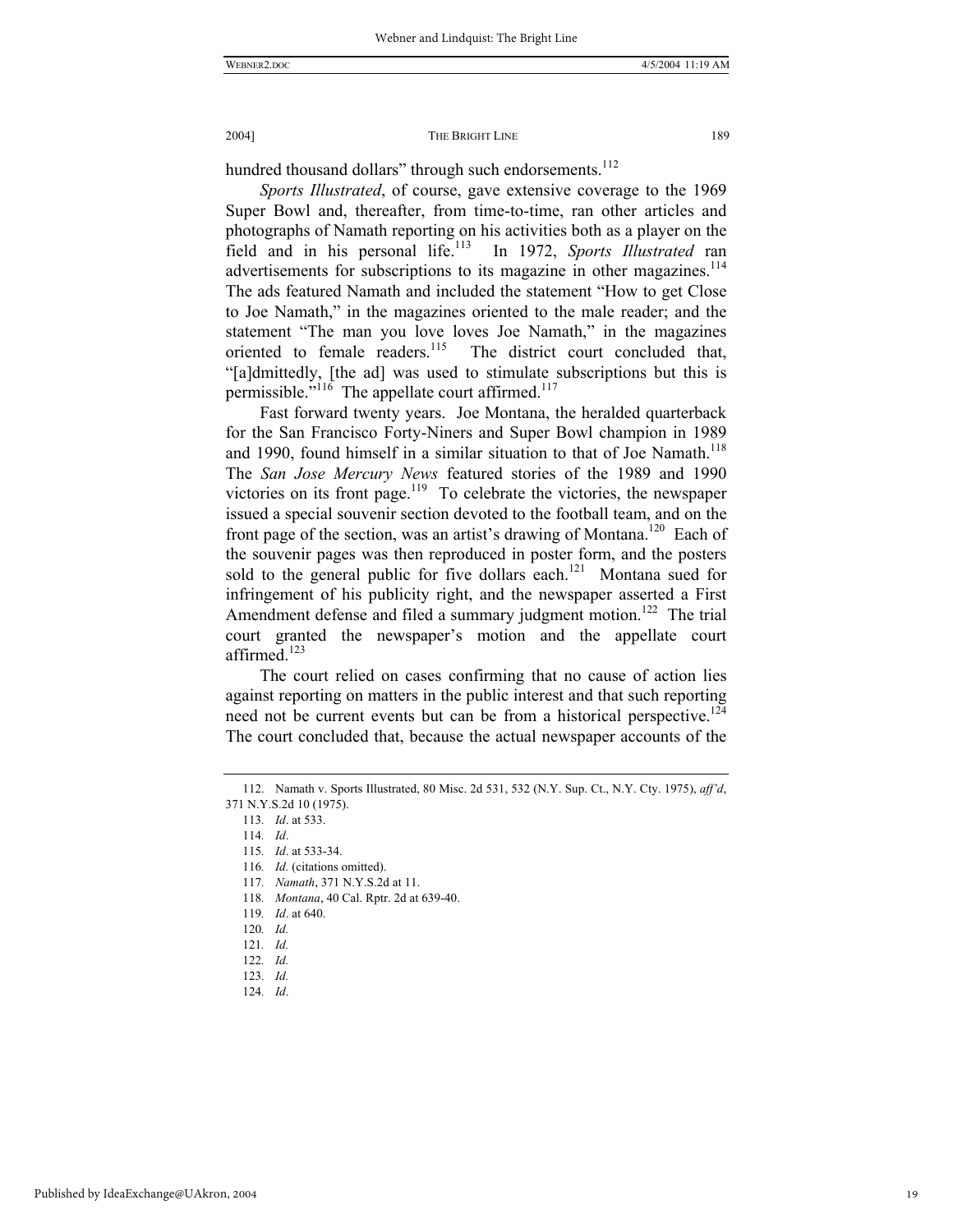victories were protected by the First Amendment, so too were the posters.125 The appearance of Montana's picture on the posters was for the same reason it appeared in the newspaper, "because Montana was a major player in contemporaneous newsworthy sports events."<sup>126</sup>

The court said it was unable to find any cases on point (though it later cites to *Namath*), but cited a few cases that relate to political speech, and stated that "[a] [n]ewspaper [h]as a [c]onstitutional [r]ight to [p]romote [i]tself by [r]eproducing [i]ts [n]ews [s]tories."<sup>127</sup> The court concluded: "[i]n summary, the First Amendment protects the posters complained about here for two distinct reasons: first, because the posters themselves report newsworthy items of public interest, and second, because a newspaper has a constitutional right to promote itself by reproducing its originally protected articles or photographs."<sup>128</sup>

*Namath* and *Montana* stretch the envelope. Clearly, if correct, under the guise of self-promotion, newspapers and magazines have an unbridled right to enter the merchandise arena with photographs, names and likenesses of celebrities whose names, pictures and images appeared in their earlier issues. The *Montana* court said: "Where, as here, a newspaper page covering newsworthy events is reproduced for the purpose of showing the quality and content of the newspaper, the subsequent reproduction is exempt from the statutory and common law prohibitions."<sup>129</sup>

While it seems far-fetched to suggest that a free license to use celebrity *personas* is what these cases provide, one must concede that reprinting and selling posters is a far cry from a newspaper using news stories to promote itself. It is one thing to say "look at our coverage of the Super Bowl and our excellent photographic coverage of the action and compare it to our competitors," and an entirely different thing to have an artist create a picture of a celebrity, run the picture in the paper and then make posters of the picture that are sold to the public. Such an undertaking by anyone else would be a clear infringement of Montana's Right of Publicity and, to make an exception for news media, mocks the publicity right.

In between the "bookend" cases of *Namath* and *Montana* is another New York case in which a model—a person who earns his living by posing for photographs for a fee—was denied recovery based on the

<sup>125</sup>*. Id.* at 640-41.

<sup>126</sup>*. Id.* at 641.

<sup>127</sup>*. Id.* at 642.

<sup>128</sup>*. Id*. at 643.

<sup>129</sup>*. Id*.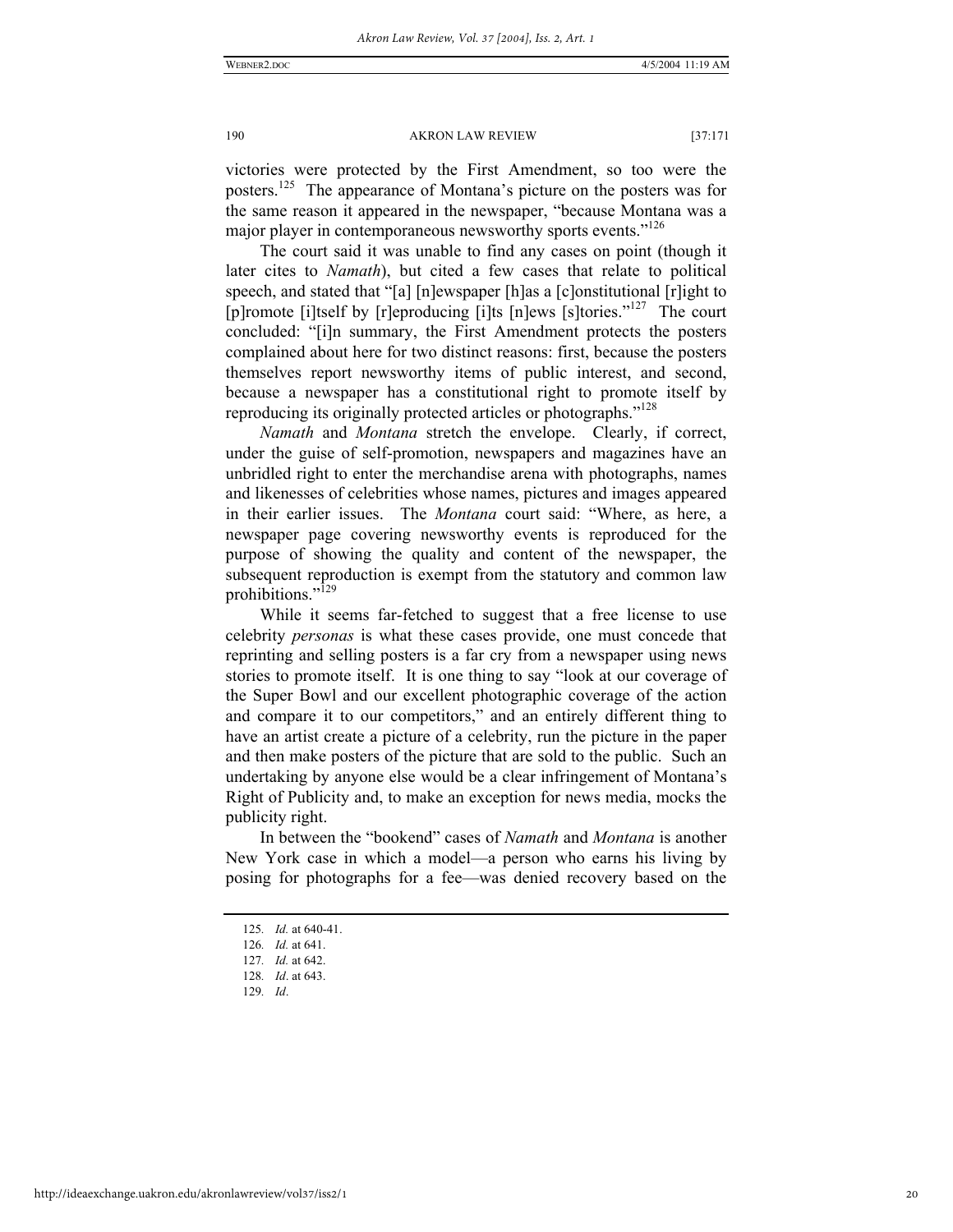newsworthiness exception.<sup>130</sup> In that case, the model agreed to pose for and was paid for modeling for a particular issue of a magazine.<sup>131</sup> The publisher took one of the pictures of the model wearing a bomber jacket and used it in a column entitled "Best Bets" in a different issue of the magazine.<sup>132</sup> Along with the picture was a legend identifying the designer, the price and where the jacket might be purchased.<sup>133</sup>

The Court of Appeals for New York (that state's highest court) held that, because regularly appearing column in which the photograph appeared was one in which the editors provide information to readers including, from time-to-time, prices and other information about products of interest to its readers, it was a newsworthy event.<sup>134</sup> "It is the content of the article and not the defendant's motive or primary motive to increase circulation which determines whether it is a newsworthy item, as opposed to a trade usage . . . .<sup>135</sup> The problem with this thinking is that an advertisement imparts information and is contained in a publication for the same purpose as was the use of the photo in the "Best Bets" column. It must take more than "content" to determine whether a use is a "newsworthy use" or an "advertising use" or a "trade use."

In yet another setting, two newspapers conducted separate polls of their readers to decide who was the most popular member of the singing group New Kids on the Block.<sup>136</sup> The newspapers ran pictures of the group and then asked a form of the question "who is your favorite New Kid?"<sup>137</sup> The "voting" occurred by placing a 900-number call. The call to one paper cost the caller 50 cents and to the other 95 cents.<sup>138</sup> One paper alleged it was donating the money it received and neither collected much money.<sup>139</sup> It is clear that the poll was not a standard "man on the street" survey that many newspapers run to determine public opinion.

The New Kids were not pleased that their names and images were being used for such purpose and alleged, *inter alia*, trademark infringement and misappropriation.<sup>140</sup> Defendants asserted a First

 <sup>130.</sup> Stephano v. New Group Publ'ns, Inc., 64 N.Y.2d 174 (N.Y. 1984).

<sup>131</sup>*. Id.* at 179.

<sup>132</sup>*. Id.*

<sup>133</sup>*. Id*.

<sup>134</sup>*. Id.* at 184.

<sup>135</sup>*. Id.* at 185 (citations omitted).

 <sup>136.</sup> New Kids on the Block v. News Am. Publ'g, Inc., 971 F.2d 302 (9th Cir. 1992).

<sup>137</sup>*. Id*. at 304.

<sup>138</sup>*. Id.*

<sup>139</sup>*. Id.*

<sup>140</sup>*. Id*. at 304-05.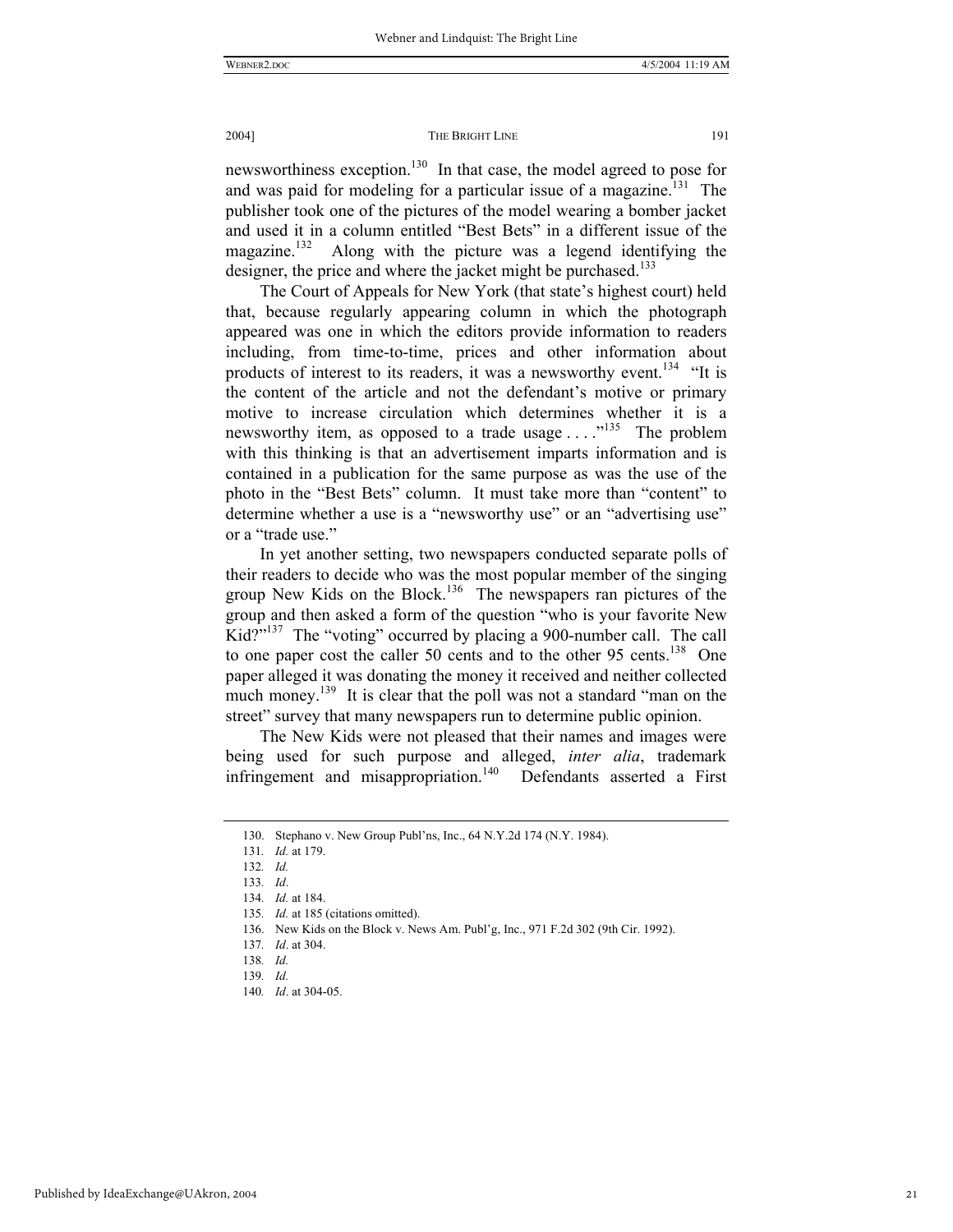Amendment defense and the trial court granted summary judgment.<sup>141</sup> The Ninth Circuit, Judge Kozinski writing for the court, declined to decide the issues on constitutional grounds and held that the use of the names and pictures was "nominative use."<sup>142</sup> The court reasoned that nominative use is one that arises

. . . where the use of the trademark does not attempt to capitalize on consumer confusion or to appropriate the cachet of one product for a different one. Such *nominative use* of a mark - where the only word reasonably available to describe a particular thing is pressed into service - lies outside the strictures of trademark law: Because it does not implicate the source-identification function that is the purpose of trademark, it does not constitute unfair competition; such use is fair because it does not imply sponsorship or endorsement by the trademark holder.<sup>143</sup>

The court decided that the "usual fair" use defense applied when the defendant used the plaintiff's trademark to identify defendant's product and the "nominative use" defense applies when the defendant uses the plaintiff's mark to identify the plaintiff's product.<sup>144</sup>

The use of their names and likenesses without permission in a manner that would be misappropriation but for the unauthorized user's status as newspapers, was not actionable because, the court said, "the papers have a complete defense to both claims [common law misappropriation and commercial misappropriation] if they used the New Kids name 'in connection with any news, public affairs, or sports broadcast or account' which was true in all material respects."<sup>145</sup> In

145*. Id.* at 309.

<sup>141</sup>*. Id*. at 308.

<sup>142</sup>*. New Kids*, 971 F.2d at 308.

<sup>143</sup>*. Id*.

<sup>144</sup>*. Id*. It seems that use of the plaintiff's mark to identify the plaintiff's goods where there is no false advertising should be without any recourse. The Ninth Circuit, however, has now created a test with defined requirements to determine if the use of the plaintiff's mark by the defendant to identify the plaintiff's goods is actionable. *Id.* First, the product or service "must not be readily identifiable without use of the trademark;" second, only so much of the mark "may be used as is reasonably necessary to identify the product or service;" and, third, the defendant "must do nothing that would . . . suggest sponsorship or endorsement by the trademark owner." *Id.* at 308. This accretion of tests may have merit, though it is hard to discern the need for a new set of factors when the issue is the use of a trademark to identify the actual trademarked product or service. The current factors used to determine unfair competition seem satisfactory. The use of the trademark of another should be permissible except where it is used to deceive or mislead in a manner prohibited under unfair competition theories and Section 43(a) of the Lanham Act. *See* 15 U.S.C. § 1125. Nonetheless, now there is such a new test and new defense, at least in the Ninth Circuit. *See New Kids*, 971 F.2d at 308. This new nominative use defense thwarted the recovery by the New Kids under their trademark and unfair competition claims. *Id.* at 309.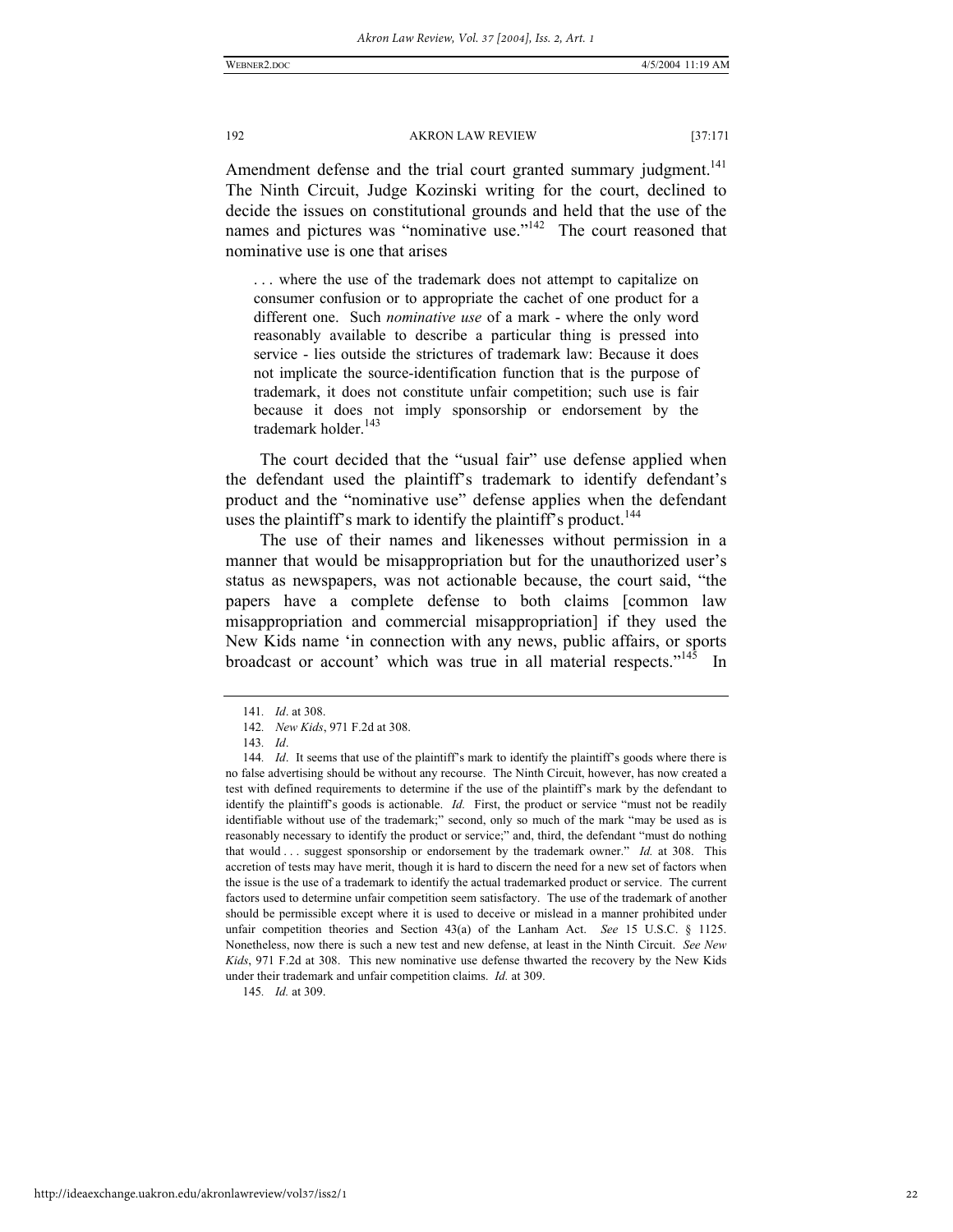other words, the operation of a poll on a topic that seems designed purely for the purpose of selling papers and not, as the rather paltry participation indicates, for determining an answer to a current topic of particular interest, is sufficiently newsworthy to be entitled to the exception to liability found in the California publicity statute. The First Amendment need not be discussed because the issue can be resolved without considering constitutional questions.

The difficulty with the various cases and the problem that practitioners and owners of publicity rights have is supposing what the court will deem newsworthy. These cases suggest that, if the press in any form is the unauthorized user of a publicity right, the owner of the right will have a difficult time successfully prosecuting an infringement of his/her right. Newsworthiness is interpreted sufficiently loosely and broadly so that almost any activity associated with a press activity will be held to be under that umbrella.

Before closing, it is necessary to consider the one arena where the courts sometimes work very hard to find that a publicity right or a trademark right will prevail over an unauthorized use in a setting usually deemed to be First Amendment territory. That is in the area of pornography. The courts will try very hard to stop pornographic use. Sometimes, in construing the law so that pornography is stopped, law is created that cannot withstand close scrutiny.

In *Dallas Cowboys Cheerleaders v. Pussycat Cinema*, 146 the Second Circuit found that the Dallas Cowboys football team's cheerleader uniforms were so well-known that the use of similar costumes in a pornographic movie indicated an association with or approval by the plaintiff.<sup>147</sup> On the other hand, the use of the image of "Babe" Ruth on a calendar would not lead the public to believe that Ruth's heirs have approved of the calendar or are sponsors of it.<sup>148</sup> The holdings in these two cases seem to say that cheerleaders' outfits are more readily protected than is the *persona* of a celebrity.

In *Muhammad Ali v. Playgirl*, 149 the court enjoined *Playgirl* magazine from selling its issue depicting a nude black man in a boxing ring that was "unmistakably recognizable" as Ali.<sup>150</sup> The court held that the use of the likeness was for the purpose of trade and not informational

<sup>146</sup>*. Dallas Cowboys Cheerleaders*, 604 F.2d at 200.

<sup>147</sup>*. Id.* at 205.

<sup>148</sup>*. Pirone*, 894 F.2d at 585.

 <sup>149.</sup> Ali v. Playgirl, 447 F. Supp. 723 (S.D.N.Y. 1978).

<sup>150</sup>*. Id.* at 725.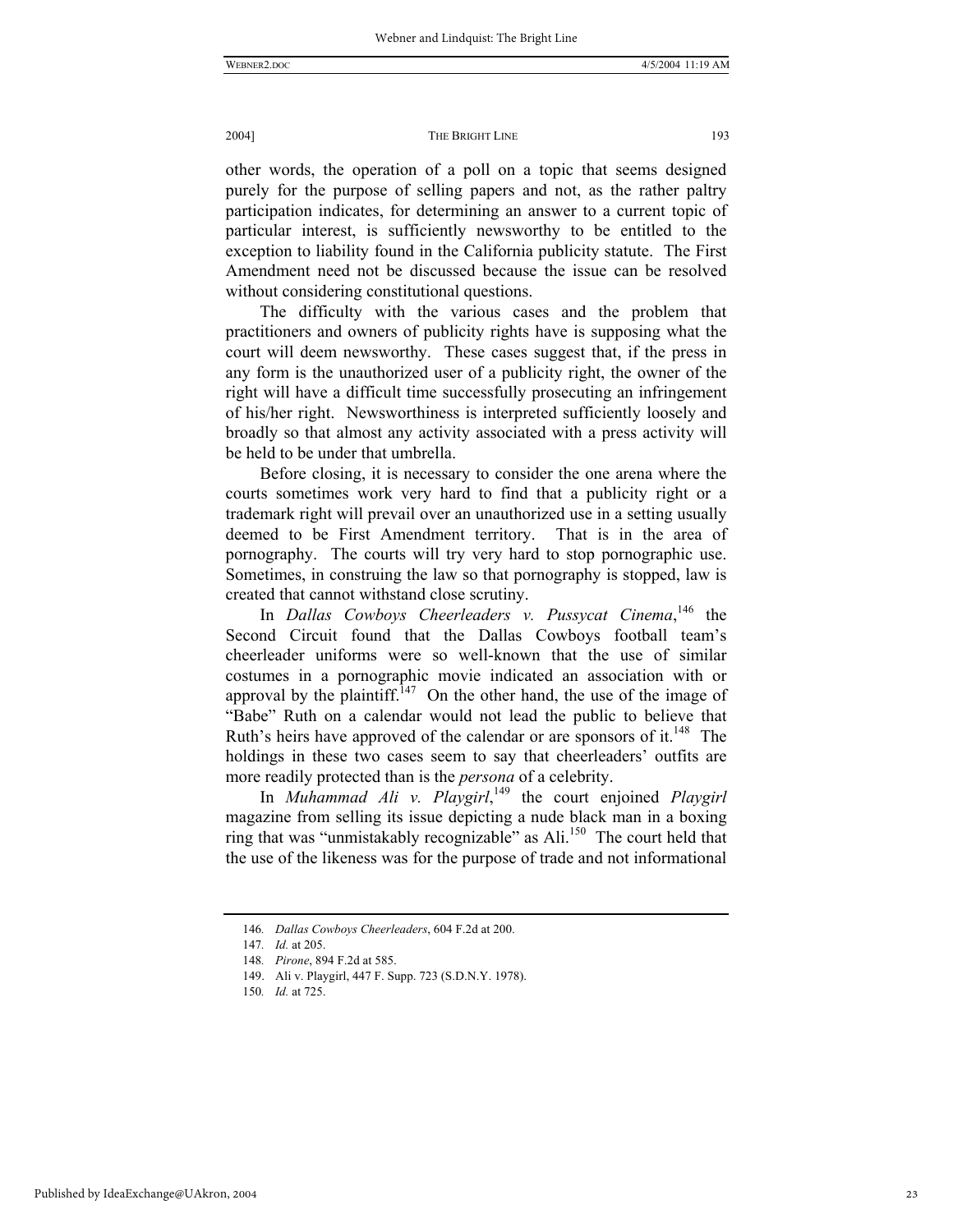WEBNER2.DOC 4/5/2004 11:19 AM

194 AKRON LAW REVIEW [37:171

or newsworthy.<sup>151</sup>

#### IV. CONCLUSION

The Right of Publicity is a valuable property right. It provides recourse to those whose *personas* would be used, without authorization, by others to sell their own products or services. Whatever the reason, the unauthorized user decided that the use of the *persona* would help sell his or her product or service, that reason validates the value of that particular *persona*, be it the likeness or image, voice, or other indicia of the particular person. The value of that *persona* does not arise from the time, money, effort or any other activity of the unauthorized user. It is either inherent in the appearance or voice of the person whose *persona* is being used, much to the person's good fortune, or it has been acquired, built and created by the person. In the case of celebrities, the value of the *persona* can be attributed to the inherent value of the *persona* plus the added value resulting from something the *persona* has done to make himself or herself a celebrity. In any case, it is clear that the attractiveness of using the *persona* to sell a particular product or service has nothing to do with the unauthorized user's efforts. If the *persona* has value, who is more appropriate to capitalize on the use of the *persona* and who is more appropriate to decide what products and services the *persona* will be associated with or that it will not be associated with any commercial venture, than the person represented by the *persona*?

The First Amendment provides freedom of speech and freedom of the press. It does not provide that the press can use the property of others for its own commercial gain without compensation to the owner of the property. Newspapers and magazine publications should be exempt from compensating those who have spent their time, effort and money to build reputations and images that others want to use because of the goodwill associated with them. When they use the images of celebrities in advertisements intended to sell their publications, they should pay for the use just as car manufacturers and clothing manufacturers must.

151*. Id.* at 727.

http://ideaexchange.uakron.edu/akronlawreview/vol37/iss2/1

24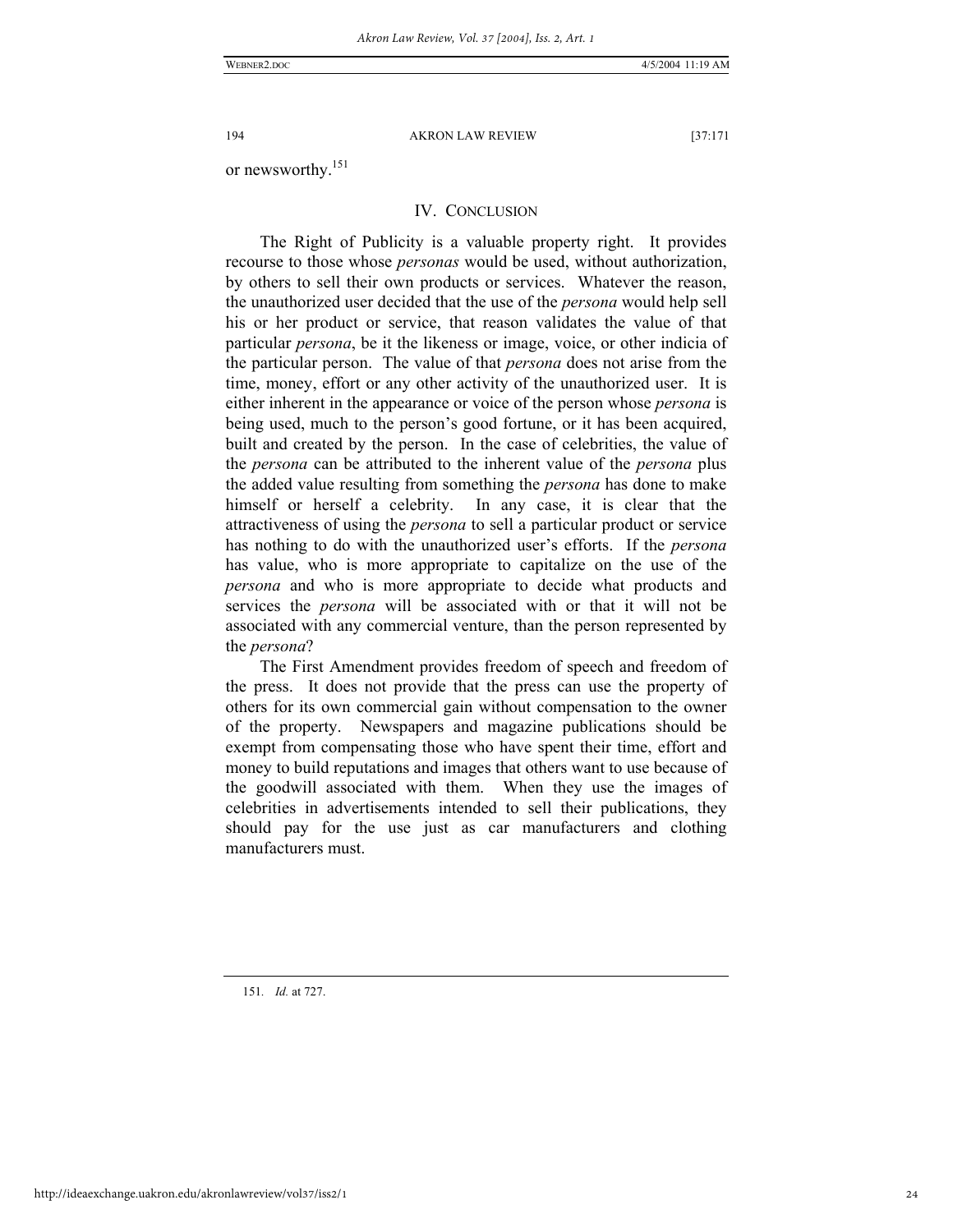#### ADDENDUM

Since this paper was presented at the 2002 Sughrue Symposium at the University of Akron Law School, the Sixth Circuit has decided two Right of Publicity appeals in which the First Amendment was raised as a defense; one being the appeal of *ETW Corporation*. The two appeals were decided within a month of one another and the two panels came to completely different decisions. Admittedly the panels were applying different state law - one applied the law of Michigan and the other the law of Ohio. Nevertheless, the application of the First Amendment should be consistent, especially by the same circuit court.

#### *A.. Rosa Parks*

In September 1998, OutKast, LaFace, Arista Records and BMG Entertainment released an album entitled Aquemini.<sup>152</sup> The first single release from the album was a song titled "Rosa Parks."<sup>153</sup> This song was highlighted on the album with a sticker labeling "Rosa Parks" a "hit single."<sup>154</sup> This sticker also contained a parental warning that the album contained "explicit content."<sup>155</sup>

Rosa Parks, the civil rights movement activist, was not affiliated with the record or any of the parties involved in its creation or release. As a result, Parks brought an action for infringement of her right of publicity, defamation, and interference with ongoing business relationships in state court.<sup>156</sup> The action was later removed to federal court and Parks then added claims of false advertising under Section 43(a) of the Lanham Act.<sup>157</sup>

The district court found in favor of defendants on cross motions for summary judgment on all counts of the complaint, including on the claims of false advertising and the Right of Publicity.<sup>158</sup>

In reviewing the lower court's decision with respect to the false advertising claim under the Lanham Act, the court of appeals found that, "Rosa Parks clearly has a property interest in her name akin to that of a person holding a trademark."<sup>159</sup> Parks's prior commercial activities and

 <sup>152.</sup> Parks v. LaFace Records, 329 F.3d 437, 442 (6th Cir. 2003).

<sup>153</sup>*. Id*.

<sup>154</sup>*. Id*.

<sup>155</sup>*. Id*.

<sup>156</sup>*. Id.* at 441.

<sup>157</sup>*. Id.* at 442.

<sup>158</sup>*. Id*.

<sup>159</sup>*. Id*. at 447.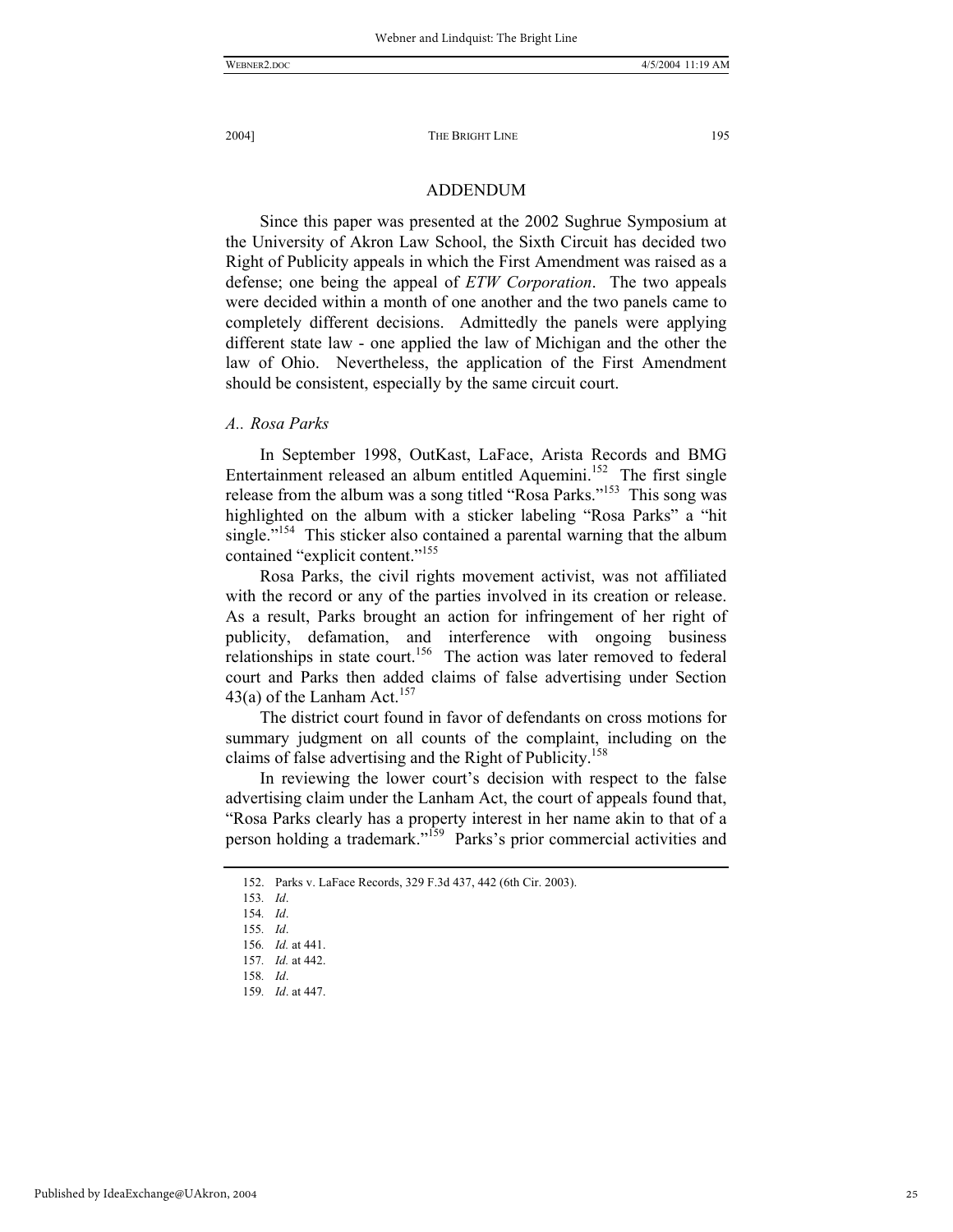her international renown as a civil rights activist provided her with "a trademark interest in her name the same as if she were a famous actor or musician."<sup>160</sup> Thus, Parks has an economic interest in her name, a required element for a Right of Publicity case.<sup>161</sup> This fact was undisputed and, in fact, stipulated to by the parties.<sup>162</sup> In addition, the parties agreed that Michigan law applied and that Michigan would recognize a Right of Publicity claim.<sup>163</sup> The parties only disputed, not surprisingly, the application of that right.<sup>164</sup>

Noting the importance of a First Amendment defense to a claim of infringement of one's Right of Publicity, the Sixth Circuit acknowledged that a balancing test must be employed: "Parks' [sic] property right in her own name versus the freedom of artistic expression."<sup>165</sup>

In applying these principles, the court relied on its analysis of the false advertising claims under the Lanham Act. Specifically, the court adopted the test the Second Circuit developed in *Rogers v. Grimaldi*. 166 The *Rogers* test provides that "a title will be protected unless it has 'no artistic relevance' to the underlying work or, if there is artistic relevance, the title 'explicitly misleads as to the source or the content of the work.""167

*Rogers* concerned the potential infringement of the Rights of Publicity of Fred Astaire and Ginger Rogers by a movie title and the Second Circuit found that "movie titles are protected from right of publicity actions unless the title is 'wholly unrelated' to the content of the work or was 'simply a disguised commercial advertisement for the sale of goods or services."<sup>168</sup> Under these guidelines, the Sixth Circuit had to examine the actual nature of the song.

The song entitled "Rosa Parks" makes no mention of Parks but does have a refrain "move to the back of the bus."<sup>169</sup> A translation of the lyrics, presented to the court by Parks, identified the chorus as follows: "Be quiet and stop the commotion. OutKast is coming back out [with new music] so all other MCs [mic checks, rappers, Master of Ceremonies] step aside. Do you want to ride and hang out with us?

http://ideaexchange.uakron.edu/akronlawreview/vol37/iss2/1

<sup>160</sup>*. Id*.

<sup>161</sup>*. See id*. at 460.

<sup>162</sup>*. Id. at* 460.

<sup>163</sup>*. Id.* at 459.

<sup>164</sup>*. Id*.

<sup>165</sup>*. Id*. at 461.

<sup>166</sup>*. Id*. at 451-52.

<sup>167</sup>*. Id*. at 448 (quoting *Rogers*, 875 F.2d at 999).

<sup>168</sup>*. Id.* at 461 (quoting *Rogers*, 875 F.2d at 1004).

<sup>169</sup>*. Id.* at 452.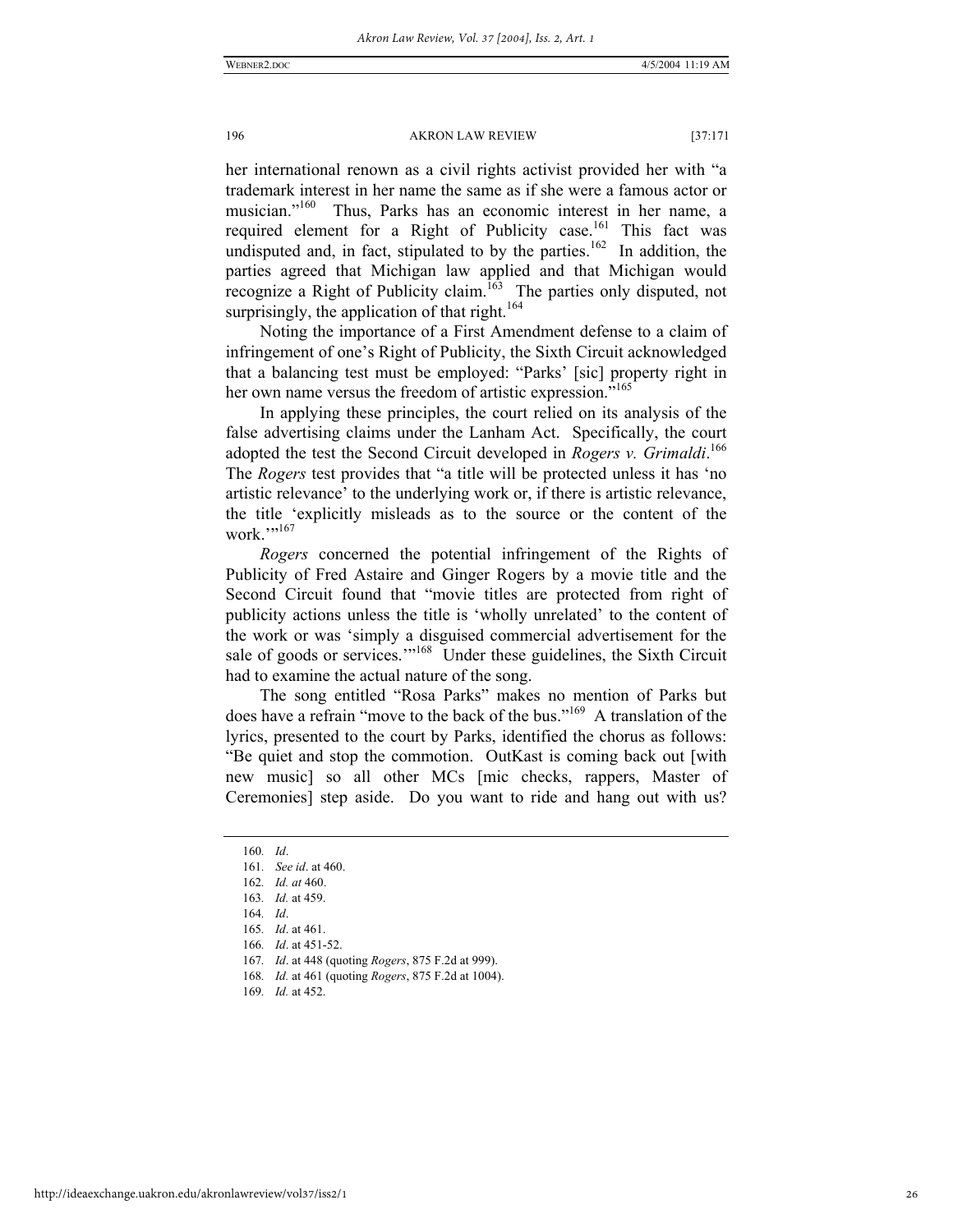OutKast is the type of group to make the clubs get hyped-up/excited."170 The chorus where "move to the back of the bus" was heard clearly had nothing to do with Rosa Parks and the court made this finding.<sup>171</sup> Moreover, one of the OutKast members admitted that the song was not about Parks but was a message to OutKast's competitors.<sup>172</sup>

Thus, under the *Rogers* test, the Sixth Circuit noted that the title was unrelated to the lyrics and, therefore, the song was a "disguised commercial advertisement" or "adopted solely to attract attention."<sup>173</sup> The First Amendment did not trump Parks's Right of Publicity and the lower court decision as to the Right of Publicity claim was reversed and remanded.

OutKast and the other defendants appealed the Sixth Circuit ruling to the U.S. Supreme Court. The Court denied certiorari.<sup>174</sup> The case will now proceed in the U.S. District Court for the Eastern District of Michigan.

#### *B. Tiger Woods*

Just one month after the *Rosa Parks* decision, a different panel of the Sixth Circuit issued its decision in *ETW Corp. v. Jireh Publishing.*<sup>175</sup>

As stated, ETW Corporation is the exclusive licensing agent for the professional golfer Tiger Woods and brought a multi-count cause of action against Jireh Publishing, the publisher of artwork created by Rick Rush.176 ETW's complaint, filed in the Northern District of Ohio, alleged a mixture of federal and common law claims: trademark infringement, dilution, unauthorized use of Woods's likeness, unfair competition, false endorsement, and right to privacy.<sup>177</sup> The Sixth Circuit found in favor of Jireh on all counts. The only relevant claim here is that of the Right of Publicity, although mention of the ruling on the trademark claims is required.

For the trademark infringement claims relating to the use of Woods's likeness in the painting, the Sixth Circuit found that ETW's claimed trademark rights in all Woods's images/likenesses was

<sup>170</sup>*. Id.* at 452.

<sup>171</sup>*. Id*.

<sup>172</sup>*. Id*. at 452-453.

<sup>173</sup>*. Id*. at 461.

 <sup>174.</sup> *LaFace Records v. Parks*, 124 S. Ct. 925 (2003).

 <sup>175.</sup> ETW Corp. v. Jireh Publ'g, Inc., 332 F.3d 915 (6th Cir. 2003).

<sup>176</sup>*. Id*. at 918.

<sup>177</sup>*. Id*. at 919.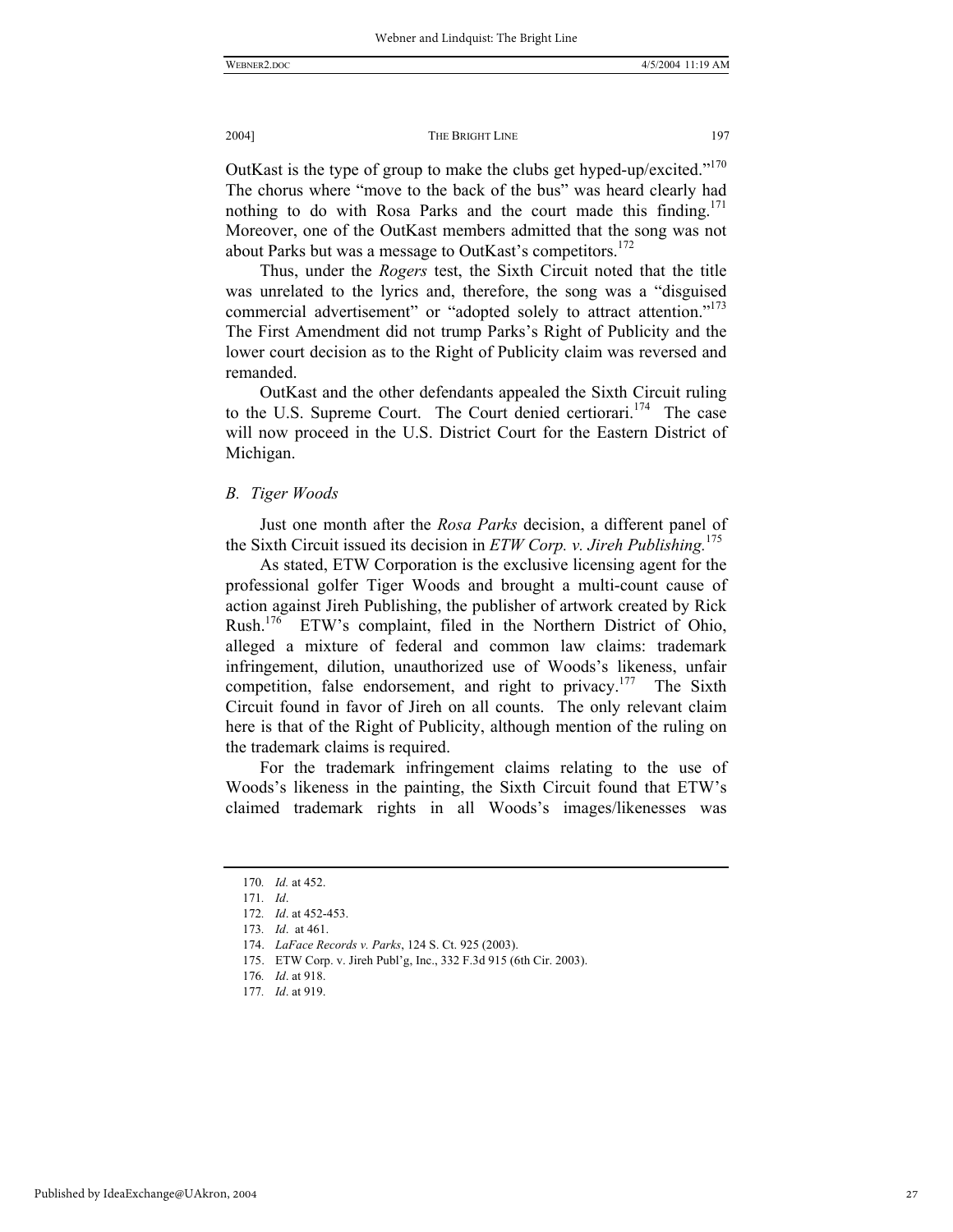untenable.<sup>178</sup> According to the court, "[i]mages and likenesses of Woods are not protectable as a trademark because they do not perform the trademark function of designation."179 Moreover, the court found that generally, "a person's image or likeness cannot function as a trademark."180 Thus, the claims for trademark infringement of Woods's image failed.<sup>181</sup> This is in direct contrast to the Sixth Circuit finding in *Parks* that Rosa Parks had a protectable right in her name because of her commercial activities and fame. Had the *ETW* court followed *Parks*, it could easily have found Woods's commercial exploitation of and his fame in his image or likeness provided him with the ability to protect both through trademark law.

With this backdrop, the *ETW* court went on to consider Woods's Right of Publicity claim. In reviewing this claim, the court noted that the Ohio Supreme Court recognized the Right of Publicity in 1976 in its *Zacchini* decision but found the common law Right of Publicity trumped any First Amendment right the defendant may have had.182 *Zacchini* was eventually appealed to the U.S. Supreme Court, which overturned the state court decision and held that the First Amendment did not insulate the defendant from liability.<sup>183</sup> The Ohio courts, according to the Sixth Circuit, have done little since to develop the Right of Publicity since *Zacchini*.<sup>184</sup> Accordingly, the Sixth Circuit looked back to *Zacchini* to determine how the Ohio Supreme Court defined the right in its decision.

The Sixth Circuit found that the Ohio high court had relied heavily on the Restatement (Third) of Unfair Competition in defining the right in *Zacchini*. 185 Moreover, the *Zacchini* decision indicated that the Ohio Supreme Court would "give substantial weight to the public interest in freedom of expression when balancing it against the personal and proprietary interests recognized by the right of publicity."<sup>186</sup> After a review of various Right of Publicity decisions, including *Memphis Development*, *Carson v. Here's Johnny Portable Toilets*, *White v.* 

<sup>178</sup>*. Id*. at 922.

<sup>179</sup>*. Id.*

<sup>180</sup>*. Id*. The court fails to explain how its holding can be squared with "Colonel Sanders," "Elvis Presley" and the many, many other federal trademark registrations of the images of particular people.

<sup>181</sup>*. Id.* at 923.

<sup>182</sup>*. Id*. at 929.

<sup>183</sup>*. Id*.

<sup>184</sup>*. Id*.

<sup>185</sup>*. Id.* at 930.

<sup>186</sup>*. Id*. at 931.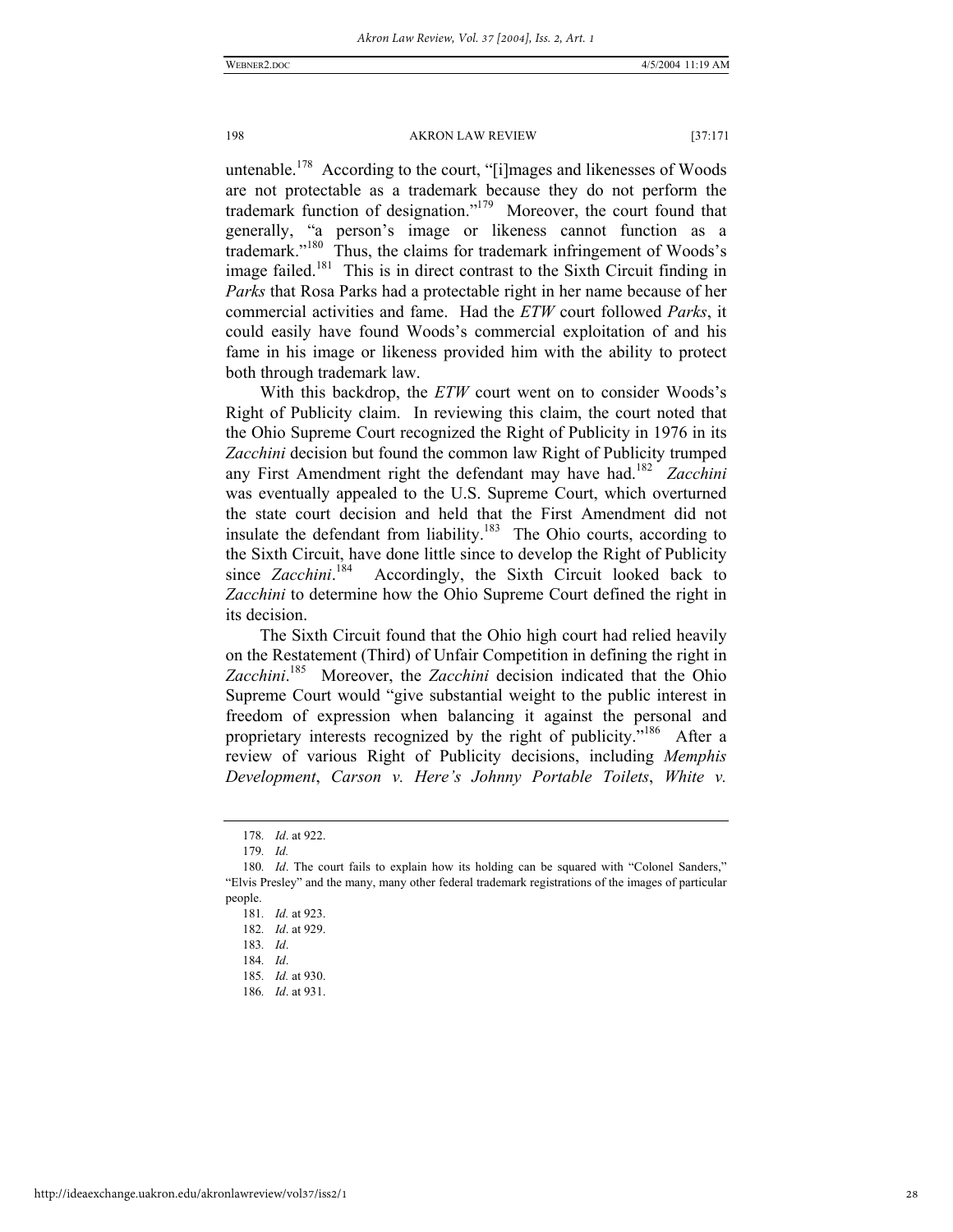*Samsung Electronics America*, *Cardtoons v. Major League Baseball Players Association*, and *Comedy III*, among others, the Sixth Circuit chose to look to Ohio case law and the Restatement to decide "where the line should be drawn between Woods's intellectual property rights and the First Amendment."187 It further decided to apply the transformative elements test the Supreme Court of California adopted in *Comedy III*. 188

In sitting as an Ohio court, the Sixth Circuit determined that "Ohio would construe its Right of Publicity as suggested in the Restatement (Third) of Unfair Competition . . . which articulates a rule analogous to the rule of fair use in copyright law."189 This 'rule' looks to the substantiality and market effect of the celebrity image "in light of the informational and creative content of the defendant's use."<sup>190</sup> To summarize, the Sixth Circuit balanced the celebrity's market for its image against the informational and creative nature of the use.<sup>191</sup> In so doing, the court found in favor of Jireh.<sup>192</sup>

The court also addressed the application of the First Amendment and favorably cited the Tenth Circuit's decision in *Cardtoons*. According to the Sixth Circuit, Woods generates significant sums of money from his job—playing professional golf.<sup>193</sup> His primary job is completely unrelated to his Right of Publicity.<sup>194</sup> Moreover, in addition to his income directly generated from his golf game, Woods reaps "substantial financial rewards from authorized appearances and endorsements" and these rewards are unrelated to his Right of Publicity.<sup>195</sup>

In considering Rush's freedom of expression, the court found that Rush "added a significant creative component of his own to Woods's identity."196 Balancing this interest and the societal interest in the First Amendment, the Sixth Circuit concluded "that the effect of limiting Woods's right of publicity in this case is negligible and significantly outweighed by society's interest in freedom of artistic expression."<sup>197</sup>

Last, the court finally reached the issue of the transformative nature

<sup>187</sup>*. Id.* at 931-36. 188*. Id*. at 936. 189*. Id*. at 937. 190*. Id.* 191*. Id*. at 938 192*. Id*. 193*. Id*. 194*. Id*. 195*. Id.* 196*. Id*. 197*. Id*.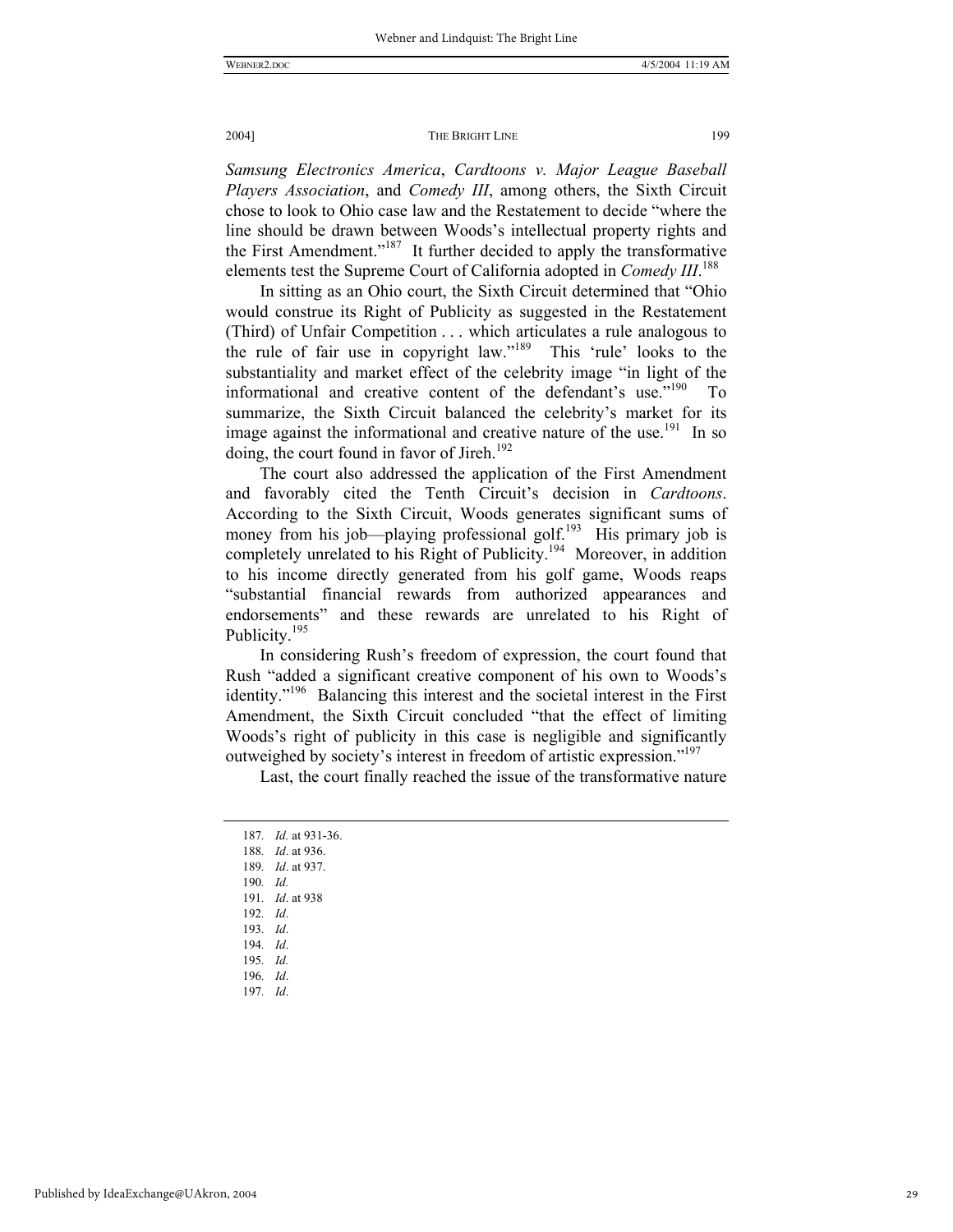of the work. The work at issue did not "capitalize solely on a literal depiction of Woods. Rather, Rush's work consists of a collage of images in addition to Woods's image which are combined to describe, in artistic form, a historic event in sports history and to convey a message about the significance of Woods's achievement in that event."<sup>198</sup> The transformative elements of Rush's work entitled it to the full protection of the First Amendment.<sup>199</sup> The curious reasoning of the court seems to state that the multiple unauthorized uses of *personas* (the collage) created an artistic element to the depiction and thereby provided a First Amendment defense for the infringement of any one of the unauthorized uses.

In a highly critical dissent, Judge Clay stated that he would have reversed the lower court's judgment, and remanded the case for trial on the Lanham Act and Ohio common law trademark and unfair competition claims.<sup>200</sup> With respect to the right of publicity claim, Judge Clay would have reversed and remanded with instructions to enter summary judgment in favor of ETW.<sup>201</sup>

As to Woods's likeness, Judge Clay notes that ETW was not attempting to protect all images of Tiger Woods, only the one depicted in the painting at issue.<sup>202</sup> Judge Clay stated: "contrary to the majority's contention, the jurisprudence clearly indicates that a person's image or likeness can function as a trademark as long as there is evidence demonstrating that the likeness or image was used as a trademark; which is to say, the image can function as a trademark as long as there is evidence of consumer confusion as to the source of the merchandise upon which the image appears." $203$  In this particular case, ETW submitted such evidence in the form of a survey showing a high incidence of confusion.204

In reviewing the majority's holding as to the right of publicity claim, Judge Clay agreed that the correct test is the transformative test set forth in *Comedy III* but argued the majority's application of that test was incorrect.<sup>205</sup>

Rush's print, according to the dissent, "gain[s] [its] commercial value by exploiting the fame and celebrity status that Woods has worked

<sup>198</sup>*. Id*.

<sup>199</sup>*. Id.*

 <sup>200</sup>*. Id.* at 938.

 <sup>201.</sup> *Id.* 202. *Id.* at 939.

 <sup>203.</sup> *Id.* at 941-942 (citations omitted).

 <sup>204.</sup> *Id.* at 942. 205. *Id.* at 959.